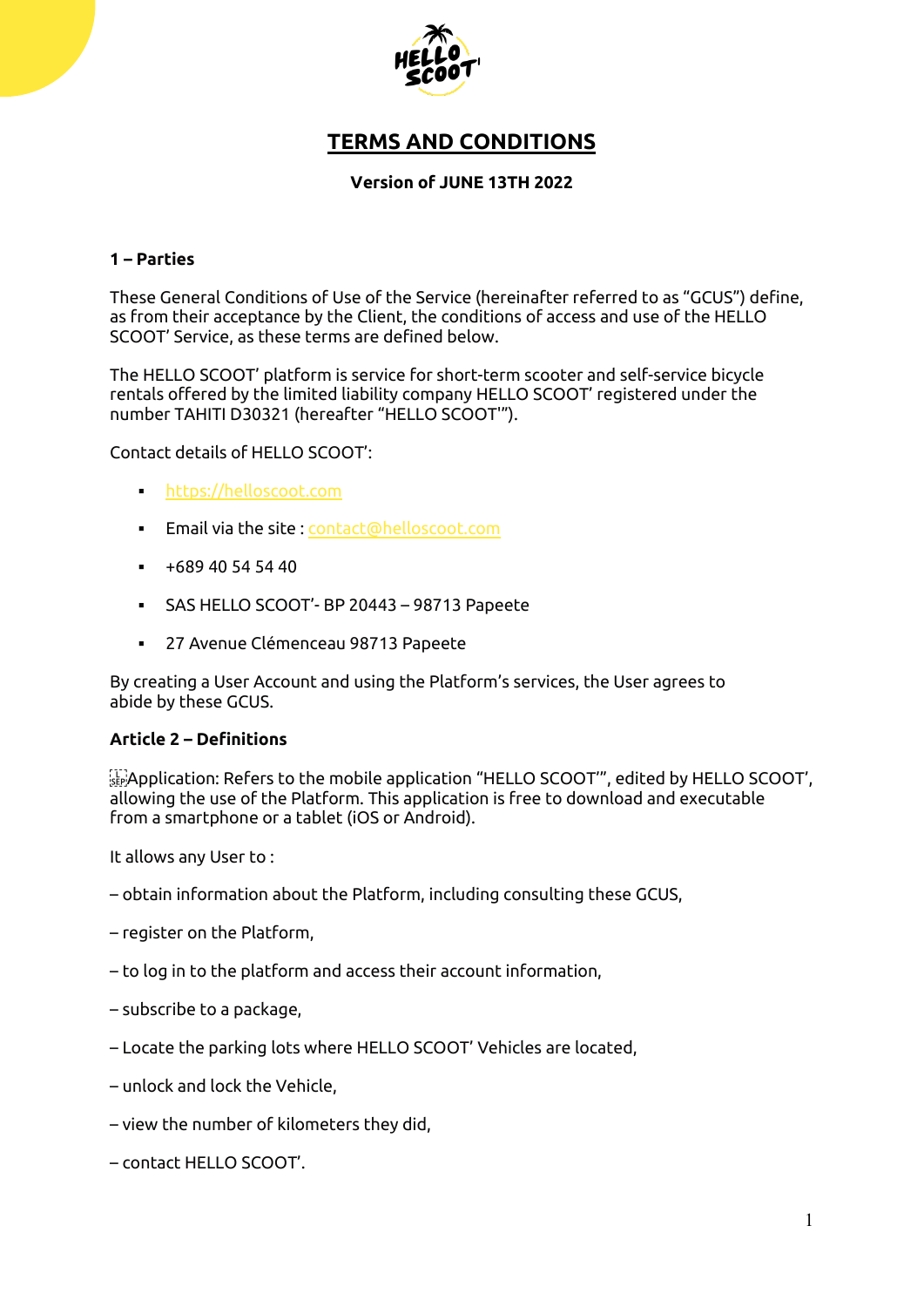

User's Accessories: Refers to the personal items of the User and the person he or she is travelling with, which are carried during a Rental.

Vehicle Accessories : Refers to the approved helmet and all the documents present in the Vehicle and supplied by HELLO SCOOT', namely: copy of the Vehicle's registration document , copy of the Vehicle's insurance certificate and copy of the accident report.

Guarantee (or security deposit): Pre-authorization of the User's bank card, made at the time of subscription, allowing HELLO SCOOT' to deduct the corresponding sum in the event of non-return of the Vehicle.

User Account : Refers to the customer's account created by the User and allowing him / her to access the Platform .

General Conditions of Use of the Service or GCUS: Refers to the present document, which sets out the conditions that the User must accept and comply with in order to use the Platform and make a Rental.

Ride: Time of rental of the Vehicle by the User.

Reserved Area: Area in which the User can perform the Unlocking and Return of the Vehicle.

Package: Refers to a subscription plan offered to the User.

Rental: All actions performed by the User in connection with the mobile Application, the Vehicle and the Vehicle accessories, including:

– Reservation: Action of reserving a Vehicle through the Application or the Site;

– Unlocking: Action of unlocking the Vehicle through the Application via Bluetooth or Wifi connection;

– Use: Any action of the User relating to the Vehicle carried out between the Unlocking and the Return;

– Return: Action of parking the Vehicle, putting the helmet in the top box, locking the Vehicle and clicking the "End Rental" button in the Application.

The Rental starts as soon as the Vehicle is unlocked and ends when it is returned. At the end of the Return, the User will receive a message in the Application confirming the Return with a summary of his ride. During the Rental, the Vehicle may only be driven by the registered User who has specifically reserved the Vehicle.

Parties: Designates together HELLO SCOOT' and the User, customer of HELLO SCOOT'.

Stop: Refers to the temporary stopping of the Vehicle during a Rental.

Platform: Refers to the self-service Vehicle rental service offered by HELLO SCOOT'. It allows the use of the Application and the Site as well as the rental of the Vehicle.

Reservation: Refers to the action of reserving a Vehicle via the Application or the Site, prior to Rental. After making a Reservation, the User has 20 minutes to get to the Vehicle and unlock it. If he does not respect this time limit, the Reservation is canceled without penalty. The User may cancel his reservation free of charge, as long as he has not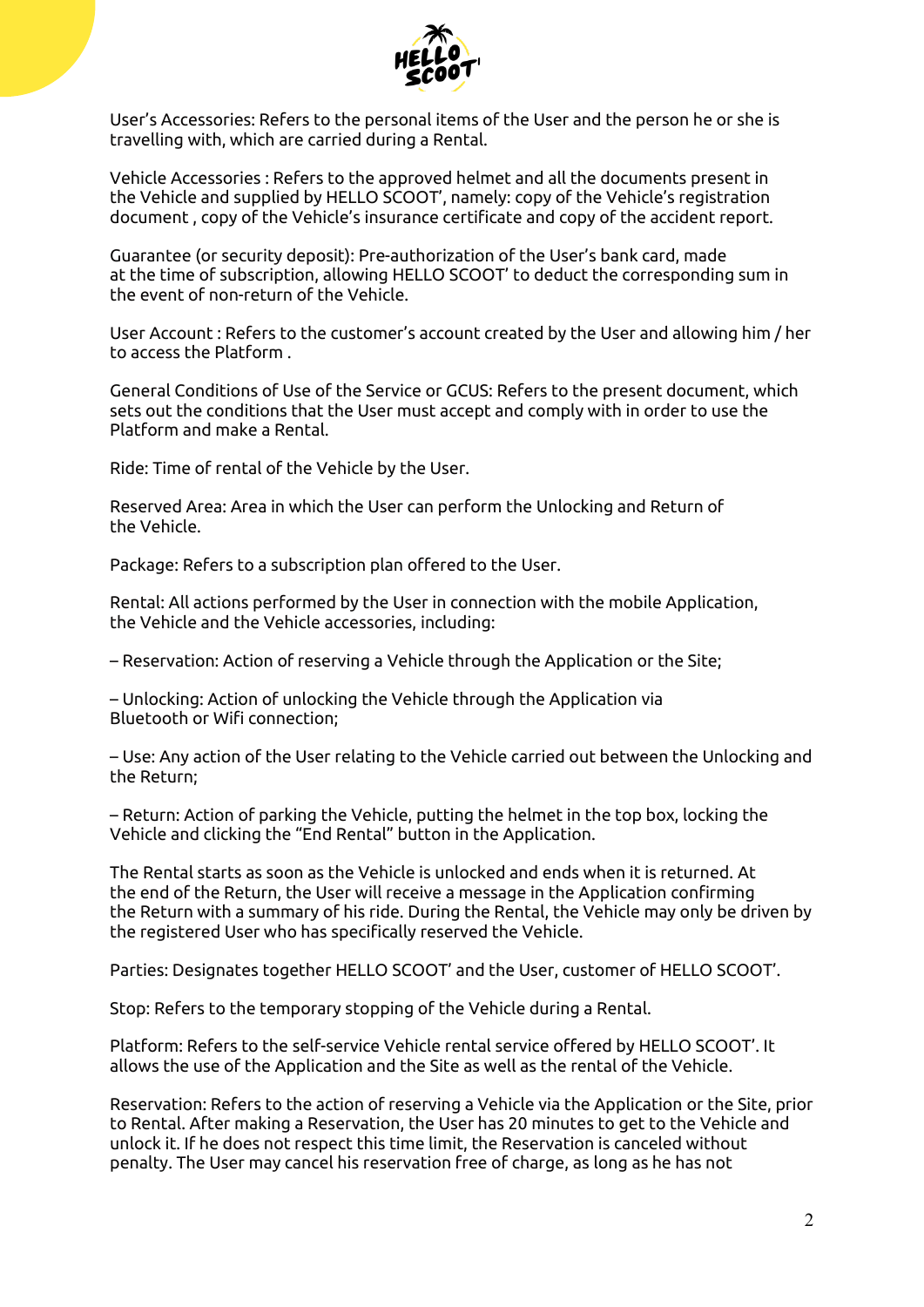

proceeded to Unlock the reserved Vehicle. At the time of Rental, the Vehicle can only be driven by the registered User who has specifically reserved the Vehicle.

Site: Refers to the website https://helloscoot.com, as well as the sub-sites, mirror sites, portals and URL variations related thereto, administered by HELLO SCOOT' and made available to Users and prospects.

It allows any User to:

- obtain information about the Platform, including consulting these GCUS,
- register on the Platform,
- to identify themselves and access their account information
- subscribe to a package,
- Locate the parking lots where the HELLO SCOOT' Vehicles are located,
- consult the number of kilometers traveled,
- contact HELLO SCOOT'.

User: The User is the customer of HELLO SCOOT'. Refers to any natural person of legal age with the capacity to contract, who creates a User Account, accepts the present GCU, buys and uses the services of the Platform through the Application or the Site. Rentals may only be made by Users for their personal use.

Vehicle: Refers to the electrically-assisted scooter or bicycle used within the framework of the services offered by HELLO SCOOT'. It is identified by its registration plate or its number defined by HELLO SCOOT'.

# **ARTICLE 3 – PURPOSE AND SCOPE**

The purpose of these GCUS is to define the conditions of use of the Platform as well as the conditions applicable to the Rentals. Any use of the Platform and the services offered by HELLO SCOOT' is subject to the User's compliance with the GCUS.

By creating a User Account on the Application or on the Site, the User acknowledges that he or she has previously read these GCUS and accepts them without any restriction. These GCUS are applicable to any Vehicle Rental by the User, to the exclusion of all other conditions. These GCUS constitute the entire agreement between the Parties. HELLO SCOOT' reserves the right to modify these GCUS at any time. Any modification of the present Terms and Conditions will be deemed accepted and enforceable against the User if the User, having been informed of the said modifications, continues to make Rentals.

# **ARTICLE 4 – TERMS OF ACCESS TO SERVICES**

# **4 .1. Downloading the Application**

The User may download the Application from the Apple Store and Google Play platforms. The process of downloading from the Apple Store or Google Play is governed by the terms and conditions of their respective publishers. Once the Application has been downloaded, the User may proceed with its installation on a smartphone or tablet (iOS or Android). However, the User will only be able to use the Application and thus access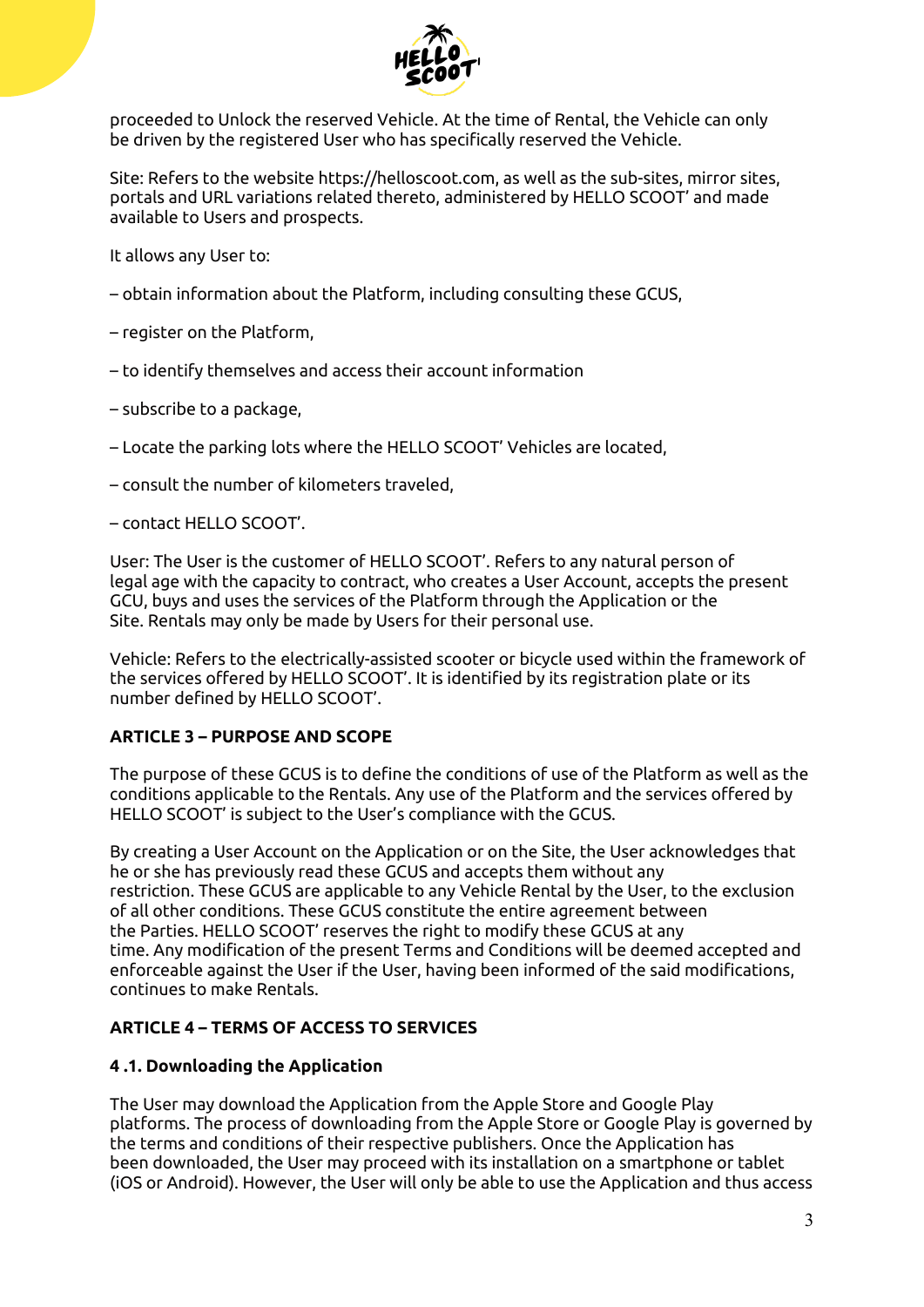

the Services once a user account has been created. HELLO SCOOT' cannot guarantee the compatibility of the Application with the User's Smartphone.

# **4. 2 Creating a User Account**

In order to be able to use the Platform and make a Rental, the User must register through the Application or the Site.

The User must be an adult with the capacity to contract and accept these GCUS.

Registration involves:

– filling in the following information: last name, first name, date of birth, postal address, email address, telephone,

– uploading a file in pdf format to the Application or the Site containing a copy of his or her official identity card or passport, as well as a copy of his or her valid driver's license (for scooters only),

– Filling in the information relating to his bank card (card number, validity period and CVV code), associated with his bank account opened at a bank that accepts direct debit authorizations.

The User must ensure the consistency and accuracy of the information provided.

By entering his or her credit card numbers, the User grants a credit card debit authorization to HELLO SCOOT'.

In case of breaches indicated in Article 9 giving rise to penalties, HELLO SCOOT' will debit the corresponding amount from the User' s bank account, through his credit card registered on the Platform. In the absence of authorization to debit, the User will not be able to access the Platform and the services.

Refusal by the User to provide such information and declarations will have the effect of preventing the creation of the User's account as well as, incidentally, the use of the services.

For the creation of his account, the User is solely responsible for the choice of his identifiers with respect to the rights of third parties, particularly with regard to identity theft or intellectual property rights, as well as for maintaining their confidentiality. In case of loss or oblivion of identifiers, the User must contact HELLO SCOOT'.

The registration is validated after verification of these elements by HELLO SCOOT'. HELLO SCOOT' reserves the right to carry out these verifications again at any time, which the User expressly accepts.

The User receives by email the confirmation of his registration, allowing him then to use the Platform. HELLO SCOOT' does not guarantee any delay between a registration request and its taking application.

The User undertakes to regularly check and update the data concerning him / her. In case of withdrawal of a permit, the User is required to immediately inform HELLO SCOOT' by all possible means.

The registration is unlimited in time as long as the User complies with all the GCUS.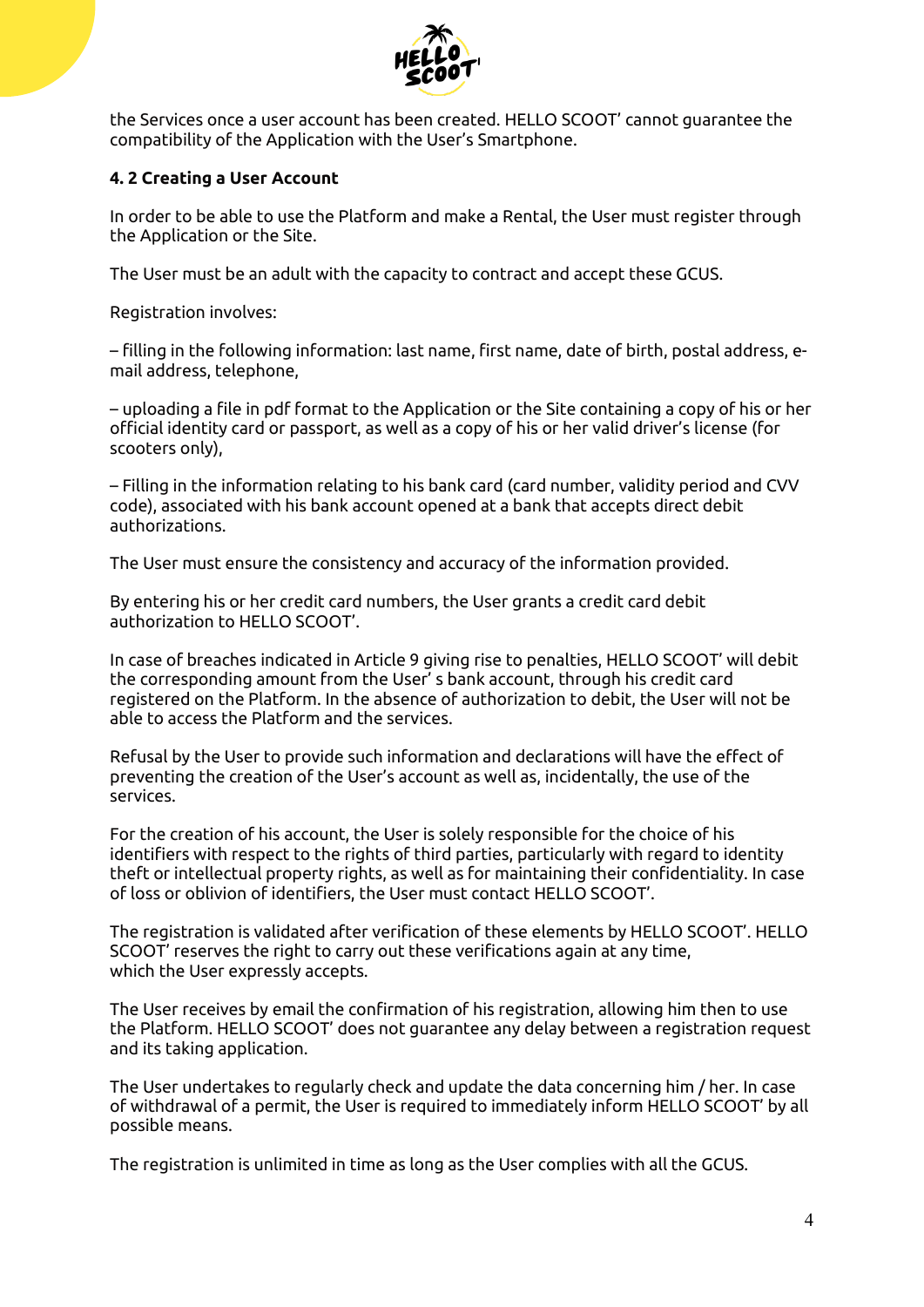

As the Platform is non-binding, the User is free to stop using the Platform at any time. The User may unsubscribe at any time by requesting this from HELLO SCOOT' by email at contact@helloscoot.com. The balance of prepaid or offered minutes, if positive, as well as any other advantage acquired by the User, if any, will be definitively lost by the User and will not be refunded under any circumstances. The unsubscription is effective only after full payment of all sums owed by the User to HELLO SCOOT'.

# **4 . 3 . Reservation, Unlocking and Use of the Vehicle**

After confirmation of his registration, the User will be able to use the Platform and make Reservations and Rentals.

The User can rent a vehicle for an unlimited time and the payment will be done at the end. The User can biy credits before rental and pay with it.

In order to use the Vehicle, the User must follow three steps:

Step 1: Finding and reserving a Vehicle

The User visualizes the location of the Vehicles on the Application or on the Site and reserves, via the Application or the Site, the Vehicle that he wishes to rent. HELLO SCOOT' Vehicles are parked in areas reserved for this purpose.

Step 2:

After making a Reservation, the User has 20 minutes to get to the Vehicle and unlock it. If he does not respect this time limit, the Reservation is canceled without penalty. The User may cancel his reservation free of charge. At the time of Rental, the Vehicle may be driven only by the registered User who has specifically reserved the Vehicle.

Step 3:

Once in the vicinity of the Vehicle, the User may unlock it. Unlocking is carried out via the Application via a Bluetooth or Wifi connection.

Before starting the ride, the User must inspect the Vehicle and report any apparent defects or faults in the Vehicle or Vehicle Accessories by calling HELLO SCOOT'. If necessary, the User will also be invited to take pictures of the Vehicle. In the event that the Vehicle shows significant damage, HELLO SCOOT' reserves the right to prohibit the User from using the Vehicle and will then propose to the User to reserve another Vehicle.

After performing these checks, the User can retrieve the helmet in the top box and start his ride.

The User has the possibility, during his ride, to pause the Rental and to park the Vehicle. During the break, the User can lock the Vehicle and store the helmet in the top case. The User may end the Rental if he / she wishes, after checking that the helmet is in the top box and clicking on "End Rental" in the Application.

The Rental ends when the Vehicle is returned. At the end of the Return, the User will receive a message in the Application confirming the Return and containing a summary of his ride. If the User does not receive confirmation of the Return, he must contact HELLO SCOOT' as soon as possible.

Contact details of HELLO SCOOT':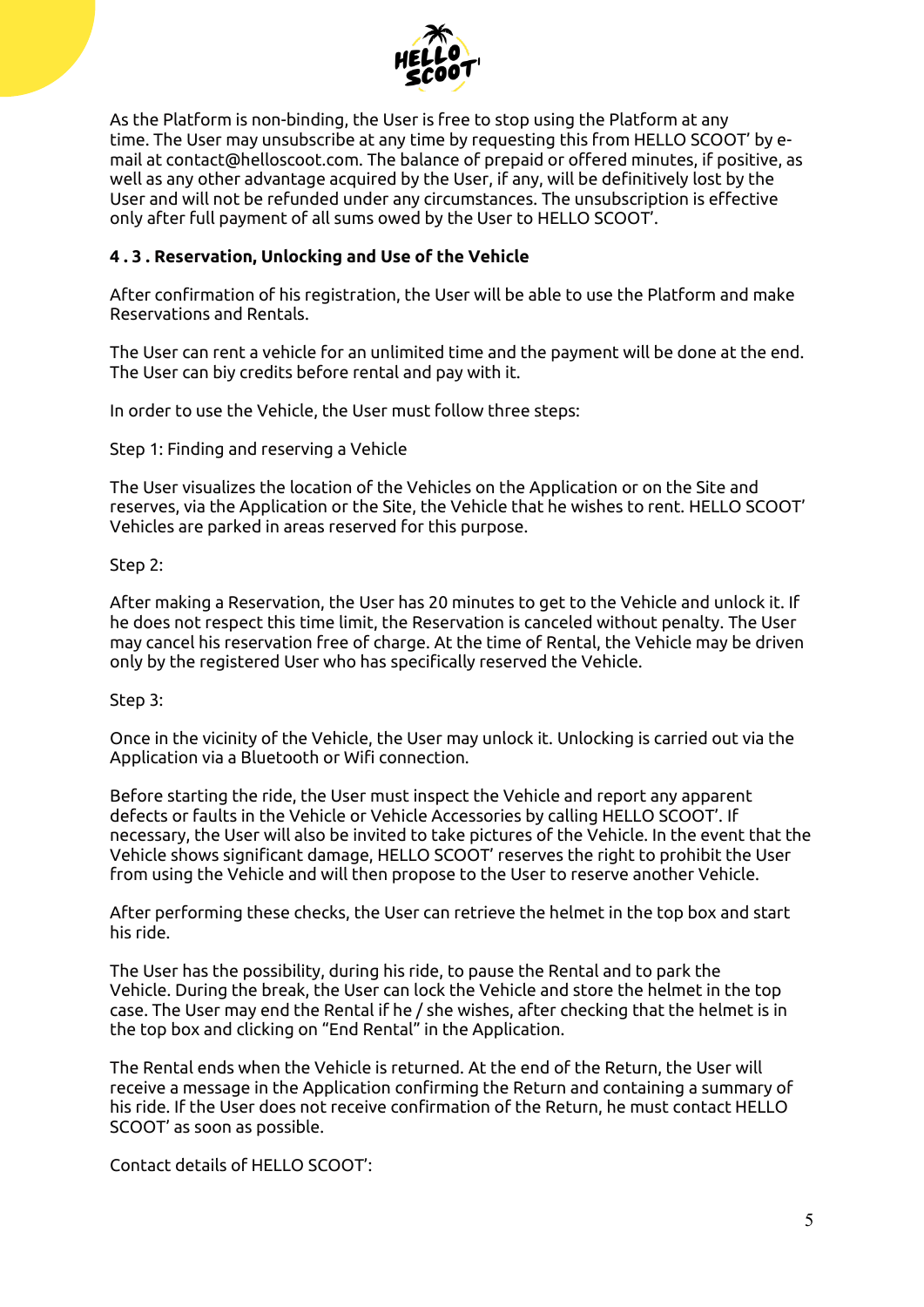

- [https://helloscoot.com](https://helloscoot.com/)
- **Email via the site: [contact@helloscoot.com](mailto:contact@helloscoot.com)**
- $+68940545440$

HELLO SCOOT' operating hours are 24/7. The customer service is open from 8 am to 5pm, Monday to Friday.

If the User does not notify HELLO SCOOT', the price of the ride will be due in full and the Vehicle will remain under the responsibility of the User .

In the event of a dispute over the duration of use of the service by the User, the data delivered by the HELLO SCOOT' computer server are authentic.

# **ARTICLE 5 – RATES AND PAYMENTS**

#### **5 .1 Rates**

The rates for the Packages are available at any time on the Application and the Site, under the heading " Rates".

The applicable prices and penalties are those displayed on the price list in force on the day of the Reservation. Rates are valid from December 2, 2020. They may be revised at any time by HELLO SCOOT'.

The prices indicated on the current price list are understood to be in pacific francs, all taxes included.

The price includes: the price of access to the service subscribed to by the User and the price of use which is variable according to the type of Vehicle and the duration of the rental, including all costs relating to the electricity supplying the Vehicle and the charging of the batteries.

The Rental is billed from the time the Vehicle is Unlocked to the time it is Returned, by the minute. Any Rental minute started is counted and billed as a full minute. The User may rent several Vehicles one after the other.

The rates and conditions linked to each Package may be subject to commercial discounts over periods set by decision of HELLO SCOOT'.

The packages offered by the Platform are listed in Appendix 1.

Each package is strictly personal and non-transferable.

#### **5 .2. Invoices**

Each invoice can be accessed by the User in the "My Account" section available on the Application and the Site.

The User can access his invoices, in which the place of Vehicle Unlocking, the place of Vehicle Return and the duration of the Rental are indicated.

#### **5 .3 Payments**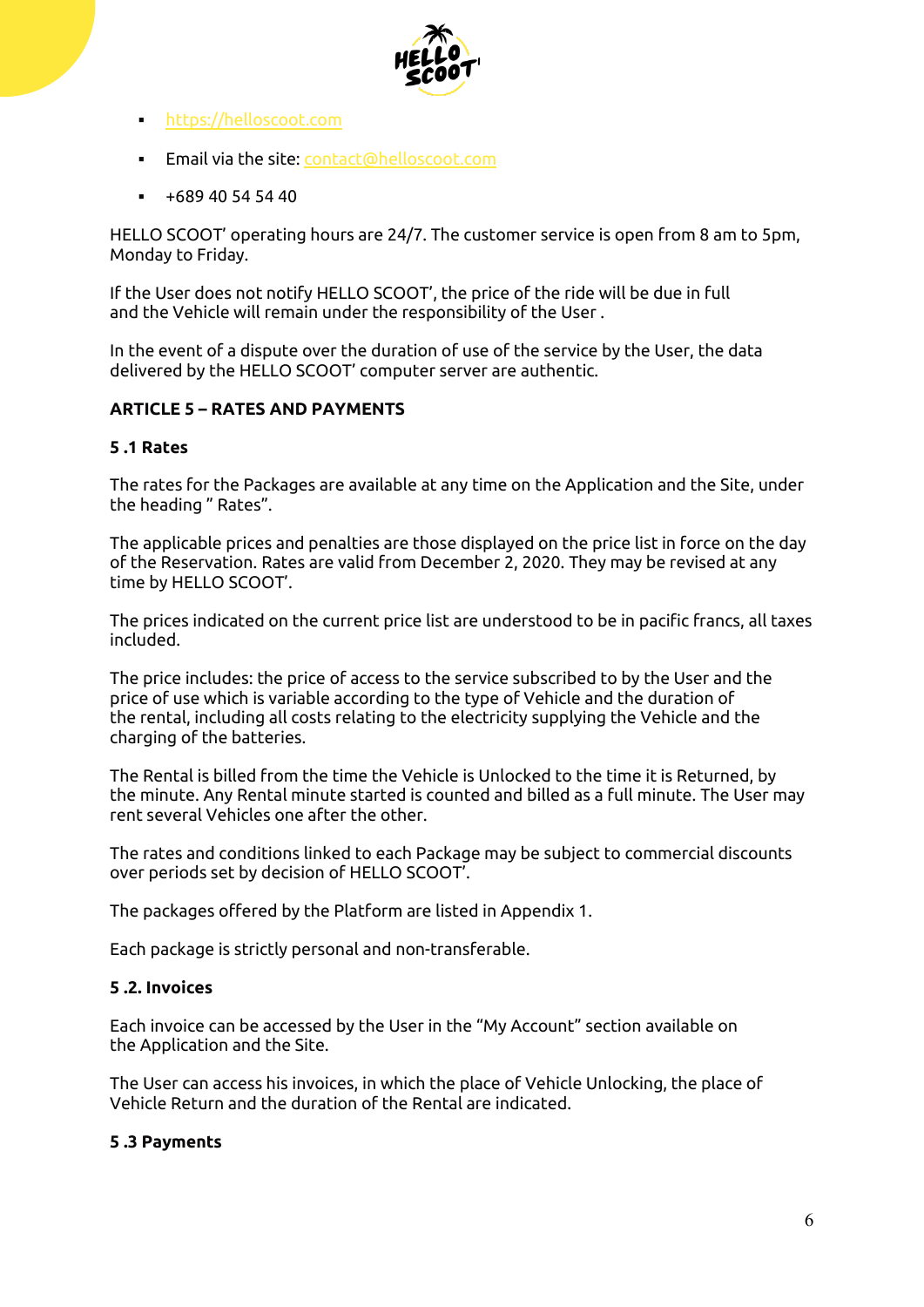

The User authorizes HELLO SCOOT' to debit the amount due under the Package and / or paying uses from the credit card registered on his User Account.

The User makes payments by means of a credit card debit authorization granted to HELLO SCOOT' at the time of registration. HELLO SCOOT' reserves the right to refuse or cancel the creation of an account or access to the Platform to any User who does not meet the conditions required in the present GCUS.

Credit card payments are made through secure transactions. Only bank cards from the Carte Bleue, Visa and MasterCard networks are accepted.

Within the framework of credit card payments, HELLO SCOOT' has no access to any data relating to the User ' s means of payment. The payment is made directly via the payment intermediary.

In the event of the expiry of the validity period of his bank card, the User undertakes to update the references of his new bank card in his User Account by giving at least fifteen days' notice before the expiry of the initial bank card.

The User is informed that the provisions relating to the possible fraudulent use of his or her bank card are those resulting from the agreement concluded between the User and the bank issuing his or her bank card. As HELLO SCOOT' is not required to verify the identity of each User, HELLO SCOOT' cannot be held accountable in the event of fraudulent use of a User's means of payment.

#### **5 . 4 Deposit**

No surcharge is charged to the User except in specific cases expressly accepted by the User. No security deposit is required from the User, except from customers not registered on HELLO SCOOT' application, the penalties being deducted, if applicable, by means of the credit card direct debit authorization granted by the User to HELLO SCOOT'.

At the end of the creation of his User Account , the User is informed that when registering his credit card, HELLO SCOOT' makes, for a subscription on the Site or the Application, a credit card imprint which authorizes HELLO SCOOT' to take all or part of the amounts presented in appendices, in the cases of breaches indicated in Article 9 and giving rise to penalties. In the absence of a direct debit authorization, the User will not be able to access the Platform and the services.

A summary of penalties is provided in Appendix 2. A price list of spare parts can be found in Appendix 4.

HELLO SCOOT' reserves the right to deduct the amount corresponding to the observed breaches. In accordance with Article 9 of the GCUS, the User also authorizes HELLO SCOOT' to deduct the sums due by the User as penalties in the event of the User's failure to comply with the terms of use of the Platform.

# **5 .4. Default of payment**

Agreed payment dates cannot be delayed under any pretext whatsoever, including in the event of a dispute.

Any amount not paid on the due date will generate, automatically and without formal notice, the application of late payment penalties calculated on the basis of a rate equal to three times the legal interest rate, without this penalty affecting the due date of the sums due in principal.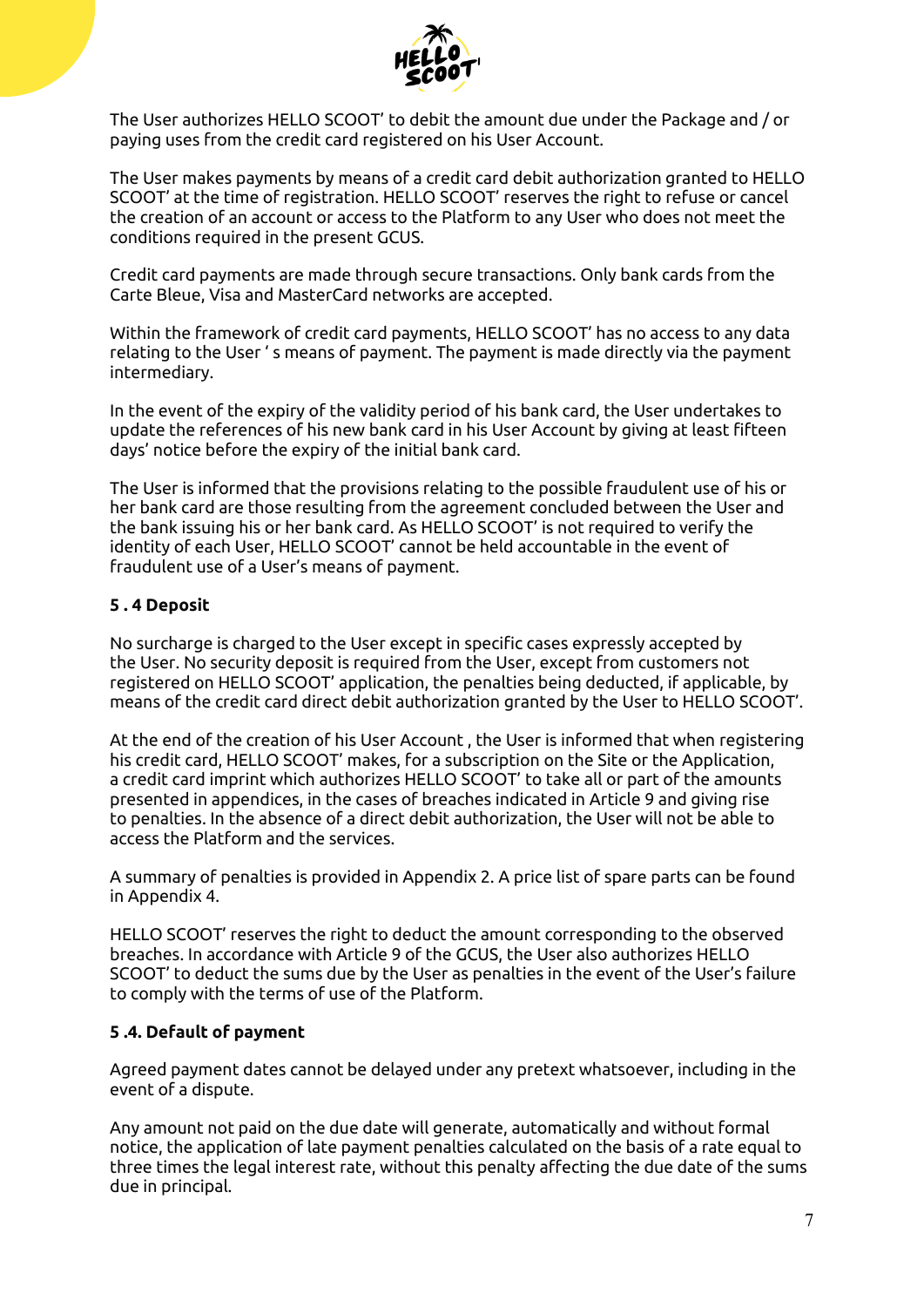

In addition, any delay in payment will result in the invoicing to the defaulting User of collection fees in the amount of 20% of the sum due under the penalty clause, the immediate payment of all sums remaining due regardless of the agreed deadlines, as well as the possibility of suspending and / or terminating the contract unilaterally at the User's expense.

# **5 . 5 . Offenses and penalties**

Within the framework of the Rental, the User is required to pay directly any parking fees and fines established against him.

The User shall be solely responsible for the consequences of any traffic violation and, in general, any criminal, civil or administrative offense that occurs during the Rental and for which he is legally responsible.

In this context, HELLO SCOOT' will be legally obliged to indicate the identity of the User to the competent authorities upon receipt of any report of infringement, formal notice or summons involving a Vehicle at the time of its Rental by the User.

# **ARTICLE 6 – OBLIGATIONS OF THE USER**

In general, HELLO SCOOT' reserves the right to contact the User by e-mail or telephone in the event of failure to comply with any of its obligations listed below.

The User commits to use the Platform and the Vehicle in a normal and private manner. In this respect, the User commits in particular to use the Platform and the Vehicle in a prudent, diligent and informed manner, in compliance with these GCUS and the Highway Code.

The User assumes custody of the Vehicle removed. The User shall avoid its degradation, destruction or disappearance. The User must systematically lock the Vehicle with its antitheft system at a fixed point as soon as it stops outside the station.

The User commits to treat the Vehicle with care and consideration and to respect the prescribed speed.

The User undertakes to remove and return the Vehicle within the time limits of the authorized period of use.

The User accepts in advance that any failure to comply with this obligation will entitle HELLO SCOOT' to the payment of a lump-sum penalty, the final amount of which is fixed according to the terms and conditions set out in Article 9.

In the event that the use of a Vehicle is found to be contrary to the provisions of these GCUS, the User commits to return the Vehicle at any time, at the first request of HELLO SCOOT' or its representatives.

The User commits to report as soon as possible to HELLO SCOOT', at the latest within 24 hours following the occurrence of the event, the loss or theft of the Vehicle, or any other problem relating to the Vehicle or to the use of his User Account, the Vehicle remaining in any case under his responsibility until its Return.

The User is solely responsible for updating his / her personal information and for the damaging consequences that could result from the absence of communication of any modification relating thereto. In order to maintain access to the Service, the User undertakes to maintain a valid credit card during the period of his registration. If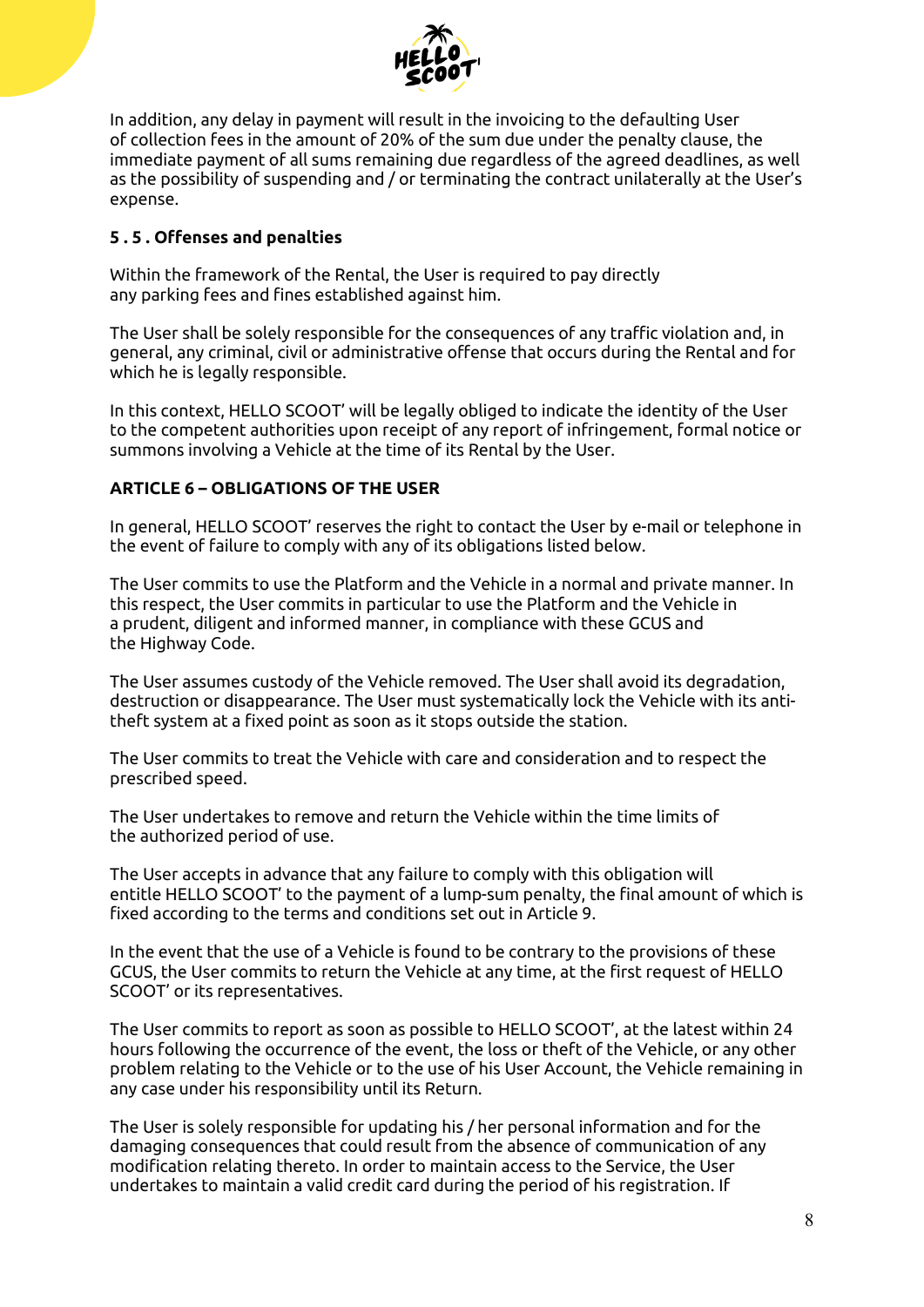

necessary, he updates his contact details and the validity date of his card directly on his User Account.

# **6.1 Inspection of the Vehicle**

Before using the Vehicle, the User must report any defect or apparent defect affecting the Vehicle or the Vehicle Accessories by calling HELLO SCOOT'. In particular, the User must check the correct operation of the brakes by quickly depressing each brake lever: if a brake lever touches the handle, the Vehicle must under no circumstances be put into service. If necessary, the User will also be invited to take pictures of the Vehicle.

In the event that the Vehicle shows significant damage, HELLO SCOOT' reserves the right to prohibit the User from using the Vehicle. HELLO SCOOT' may then offer the User to change Vehicle.

#### **6.2. Use of the Vehicle**

At the time of the Vehicle Rental, the User agrees:

– to behave in a civil and responsible manner, especially towards other drivers, pedestrians or cyclists;

– to respect the highway code and the regulations in force, both for traffic and for the temporary stopping and parking of Scooters;

– to report immediately to HELLO SCOOT' any damage due to shocks or accidents or heavy soiling, to always secure the Vehicle against theft, making sure that it is properly closed after the end of the Rental period and at each temporary stop, including by activating the steering lock;

– to ensure that, when using a Vehicle, the battery is sufficiently charged to return the Vehicle to a service area ;

– to ensure that the battery of his smartphone is sufficiently charged to be able to end the Rental;

– to use the Vehicle with a helmet of an appropriate size, the User may also use his own helmet, under his own responsibility.

6. 2 .1. Starting

During the start-up phase, the User must ensure that the relevant parts of the Vehicle (mirrors) have been properly adjusted and that the helmet has been fitted.

6. 2 .2. Stops and parking lots

When stopping or parking, the User shall:

– Place the Vehicle on its stand;

– Place the helmet and, if applicable, the Vehicle Accessories in the trunk integrated into the Vehicle provided for this purpose;

– Turn and hold the handlebar to the left to the stop;

– Lock the Vehicle using the Application;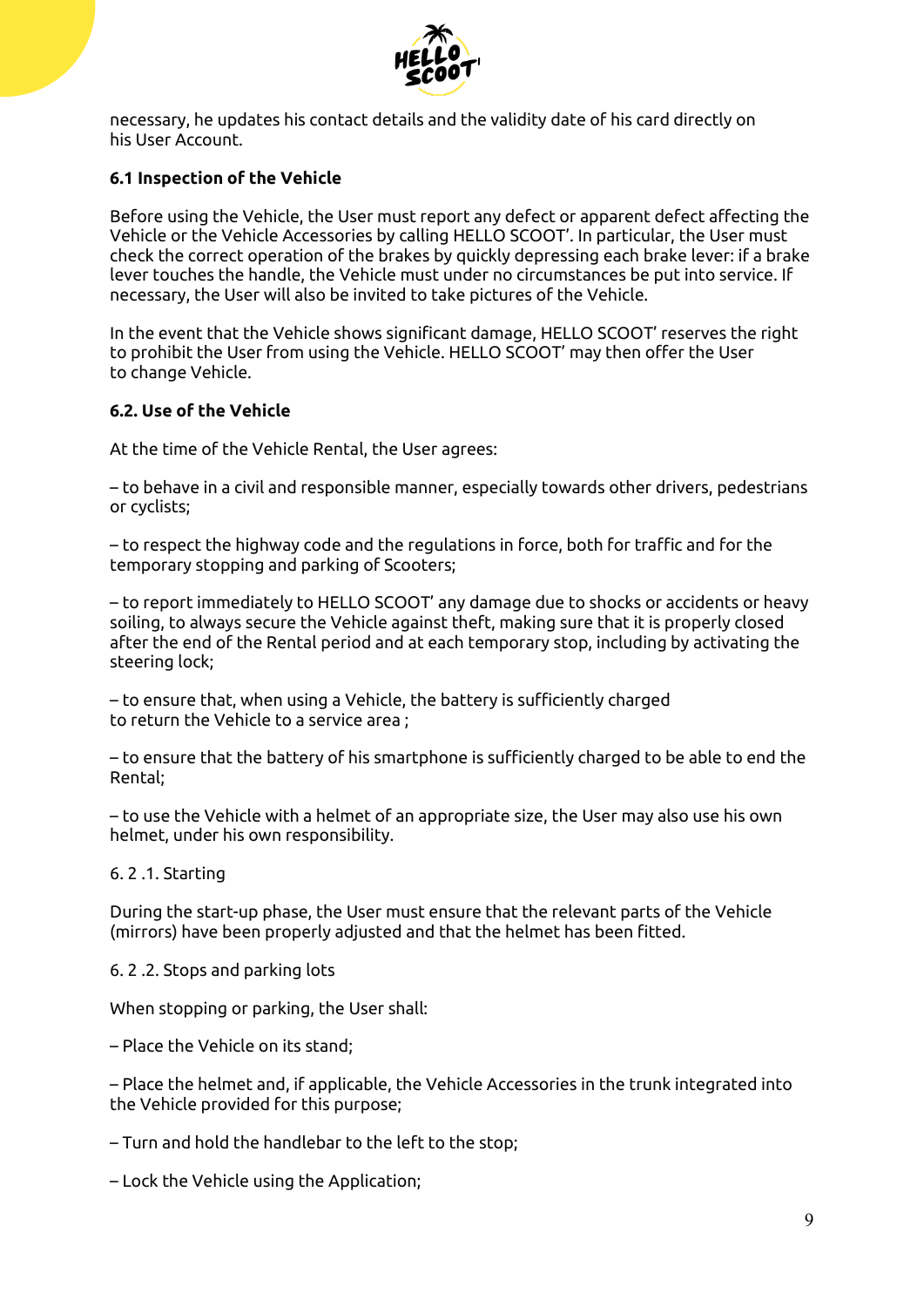

– Check that the handlebars are locked before moving away from the Vehicle.

# 6. 2 .3. Driving

The User shall ensure that the Vehicle is driven in a responsible manner and in compliance with the regulations in force and these GCUS.

# 6. 2 .4. Carriage of a passenger

The User may carry a passenger over 14 years old on the Vehicle provided that the passenger respects, and causes the passenger to respect, the general obligations of prudence and safety and adapts his or her conduct accordingly. In particular, the passenger must be equipped with a helmet. The total laden weight may in no case exceed 150 kg.

# 6. 2 .5. State of play

The User undertakes to report immediately to HELLO SCOOT' any damage suffered by the Vehicle during the Rental period.

# **6.3. Behavior in case of accidents, damage, defects, repairs or traffic violations**

# 6. 3. 1. Occurrence of damage

In case of accident and / or breakdown, the User must imperatively contact HELLO SCOOT' at the following number: +689 40 54 40.

In the event of an accidental bodily injury, the User will have previously contacted the emergency and police services. In the event of an accident, the User undertakes to inform the police and fire department that an electric vehicle is involved in an accident.

In any case and insofar as the User is in the capacity to do so, he shall:

– Put on the safety vest provided by HELLO SCOOT';

- Stay close to the Scooter;
- Provide assistance to emergency and police services on site;
- If necessary, write the accident report;
- Collaborate with HELLO SCOOT' and / or its insurer during and after the accident.

The User agrees to remain at the scene of the accident until:

– The police report is completed;

– HELLO SCOOT' agreed that measures to preserve evidence and mitigate damage were taken;

– The Scooter has been handed over to a towing company or, after agreement with HELLO SCOOT', has been safely parked elsewhere or moved by the User.

6. 3.2 . Claim report

HELLO SCOOT' will provide the User with a form relating to the declaration of the claim. This form must be duly completed and returned by the User to HELLO SCOOT' as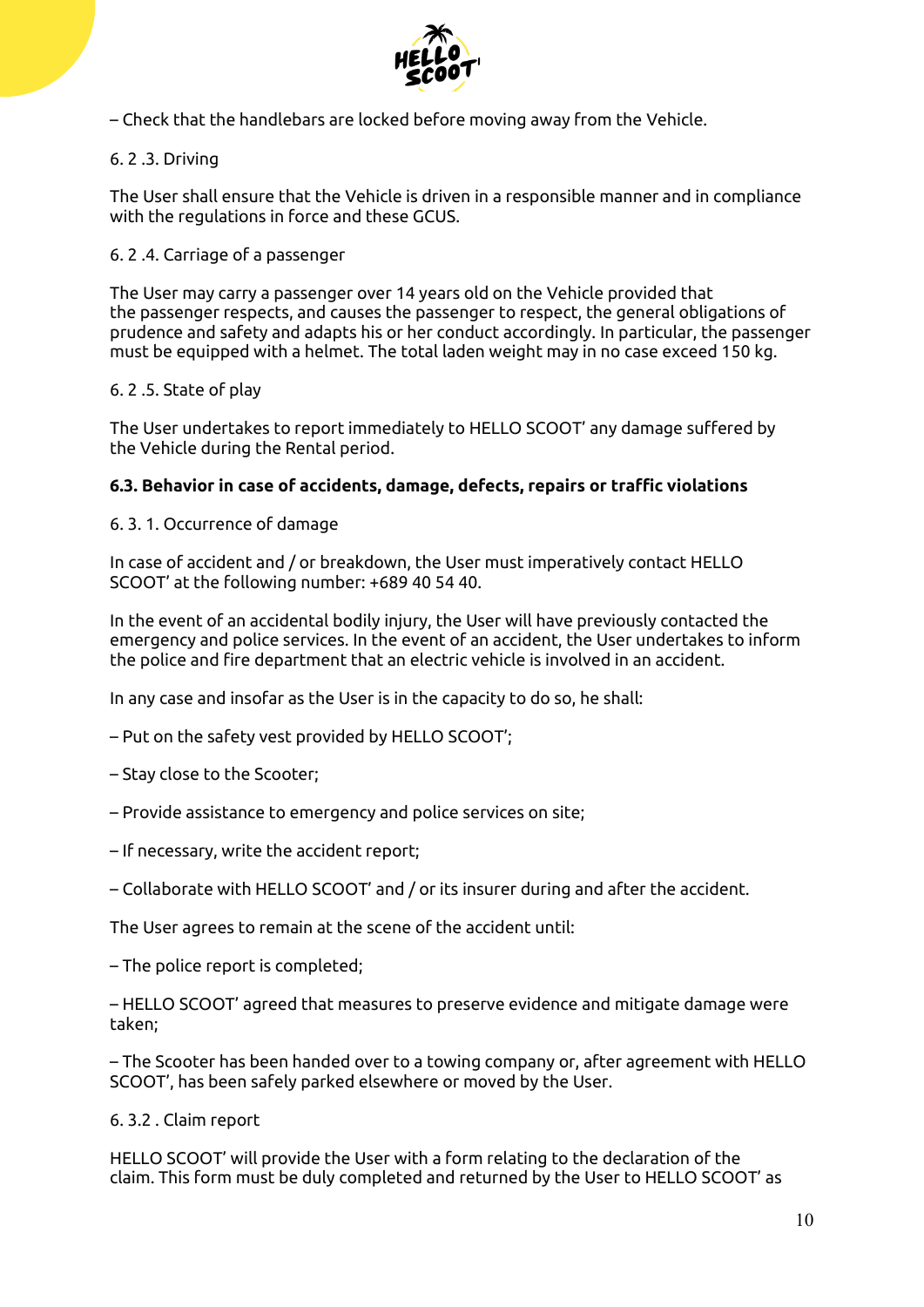

soon as possible and within 2 working days after the occurrence of the damage, at the following address: SARL HELLO SCOOT' – BP 20805 – 98713 Papeete. If the User does not send to HELLO SCOOT' the duly completed claim form, the insurance company will not be able to compensate HELLO SCOOT' for the costs of the accident. In this case, HELLO SCOOT' reserves the right to charge the User for all costs related to the accident for persons, objects and vehicles.

# **6. 4 . Return of the Vehicle**

6. 4. 1. Voluntary surrender

In order to proceed with the Return, the User will:

– Park the Vehicle in a service area and according to the same terms and conditions as during a stop;

– Put the Vehicle on its stand;

– Replace the helmet and, if applicable, the Vehicle Accessories in the trunk integrated into the Vehicle provided for this purpose;

– Turns and holds the handlebar to the left at the stop;

– Locks the Vehicle through the Application;

– Check that the handlebars are locked before moving away from the Vehicle.

The Return is only finalized after the Vehicle has been locked via the Application, by clicking on "End Rental". At the end of the Return, the User will receive a message in the Application confirming the Return and containing a summary of his journey. If the User does not receive confirmation of the Return, he must contact HELLO SCOOT' as soon as possible.

#### 6. 4. 2. Forced return

The Forced Restitution will take place under the following assumptions:

– When the User does not comply with these T&Cs, HELLO SCOOT' may automatically lock the Vehicle. However, if the User drives the Vehicle after the expiry of the time limit, the Forced Return takes place when the Vehicle is stopped. The User must then, where applicable, in addition to the Rental charges, pay the penalties in accordance with these GCUS.

– Where the Vehicle has been involved in a Motor Vehicle Accident, Restitution is deemed to take place at the time the Vehicle is picked up by the towing company.

6. 4. 3. Problem during Restitution

If a problem occurs during the Restitution, the User must call HELLO SCOOT'in order to solve this problem. The User must then wait in the vicinity of the Vehicle until HELLO SCOOT' has communicated the instructions necessary for a proper Return.

# **ARTICLE 7 – RESTRICTIONS ON THE USE OF THE SERVICE**

Access to the service is forbidden to people under 20 years of age, accompanied or not.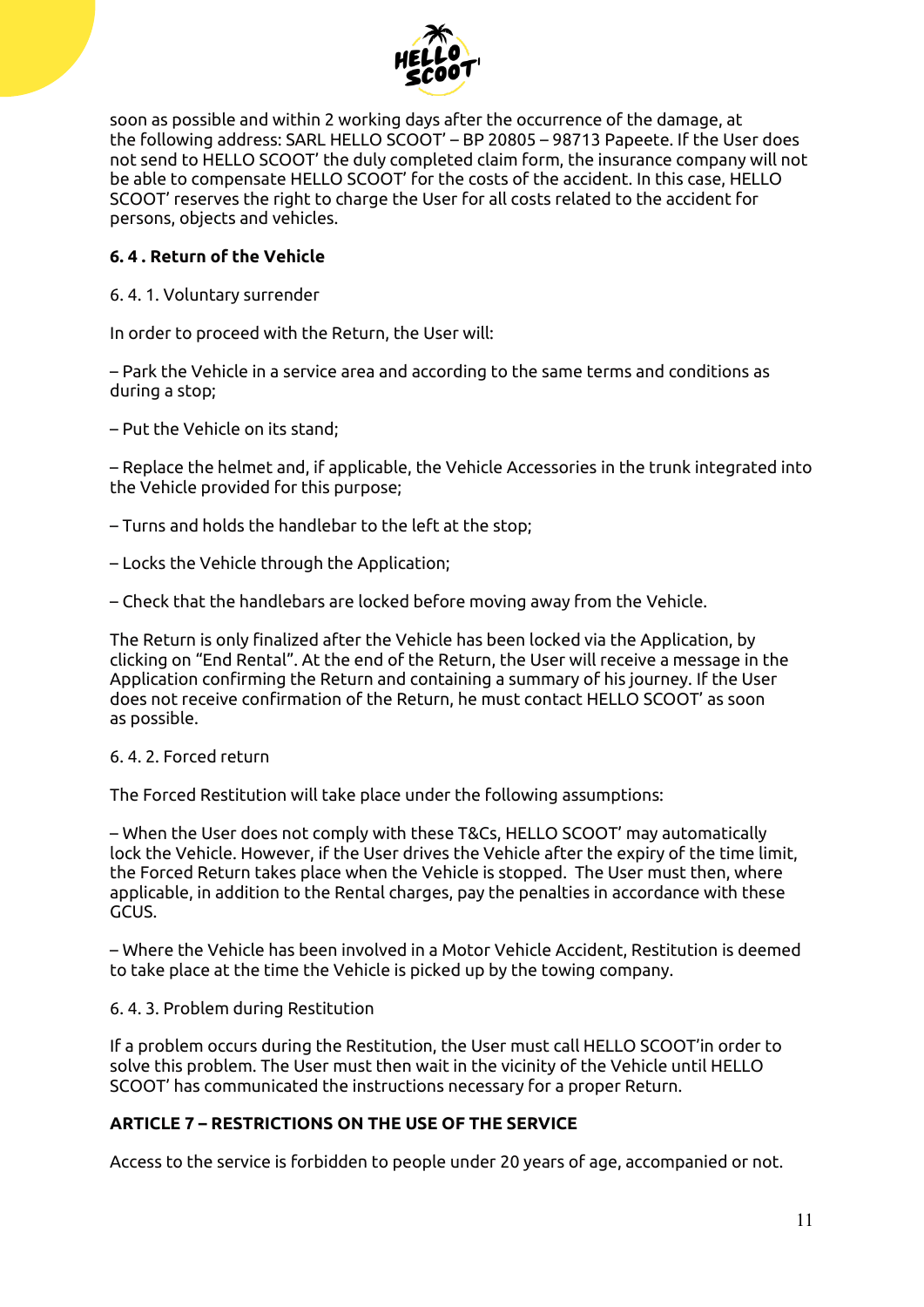

You are reminded that access to the Platform and the Vehicle is strictly personal. It is therefore forbidden for the User to lend, rent or transfer the Vehicle.

The User is authorized to use the Vehicle under the terms of these TOU, which excludes in particular:

- any use contrary to the provisions of the applicable traffic regulations, in particular the provisions of the highway code;
- any use on land or in conditions likely to damage the Vehicle;
- the transport in the front basket of a load of more than 10 kg;
- any use of the Vehicle that may endanger the User or third parties;
- any dismantling or attempt to dismantle all or part of the Vehicle;
- more generally, any abnormal use of a Vehicle.

The Vehicle cannot support a total load of more than 150 kg.

HELLO SCOOT' reserves the right to suspend the User's account, by operation of law and without compensation, if the User does not comply with these GCUS.

When Renting a Vehicle, the User shall not:

– driving the Vehicle under the influence of alcohol, drugs or medication, which could affect his or her ability to drive;

– use the Vehicle for off-road travel, motor vehicle racing or racing of any kind;

– use the Vehicle in weather conditions for which the Vehicle is not suitable due to its properties;

– use the Vehicle for vehicle testing, driver training or for commercial carpooling of people;

– to drive the Vehicle in the context of the transport of goods free of charge or against payment;

– to use the Vehicle for learning to drive;

– to drive the Vehicle as part of tours or regular visits for professional purposes;

– carry with the Vehicle objects or substances, which impede safe driving due to their nature, size, shape or weight,

– towing, towing or pushing any vehicle or object;

– use the Vehicle to commit civil or criminal offenses;

– Roughly dirtying, painting or applying stickers to the Vehicle;

– carry out repairs, modifications or conversions on the Vehicle on its own initiative or to have them carried out;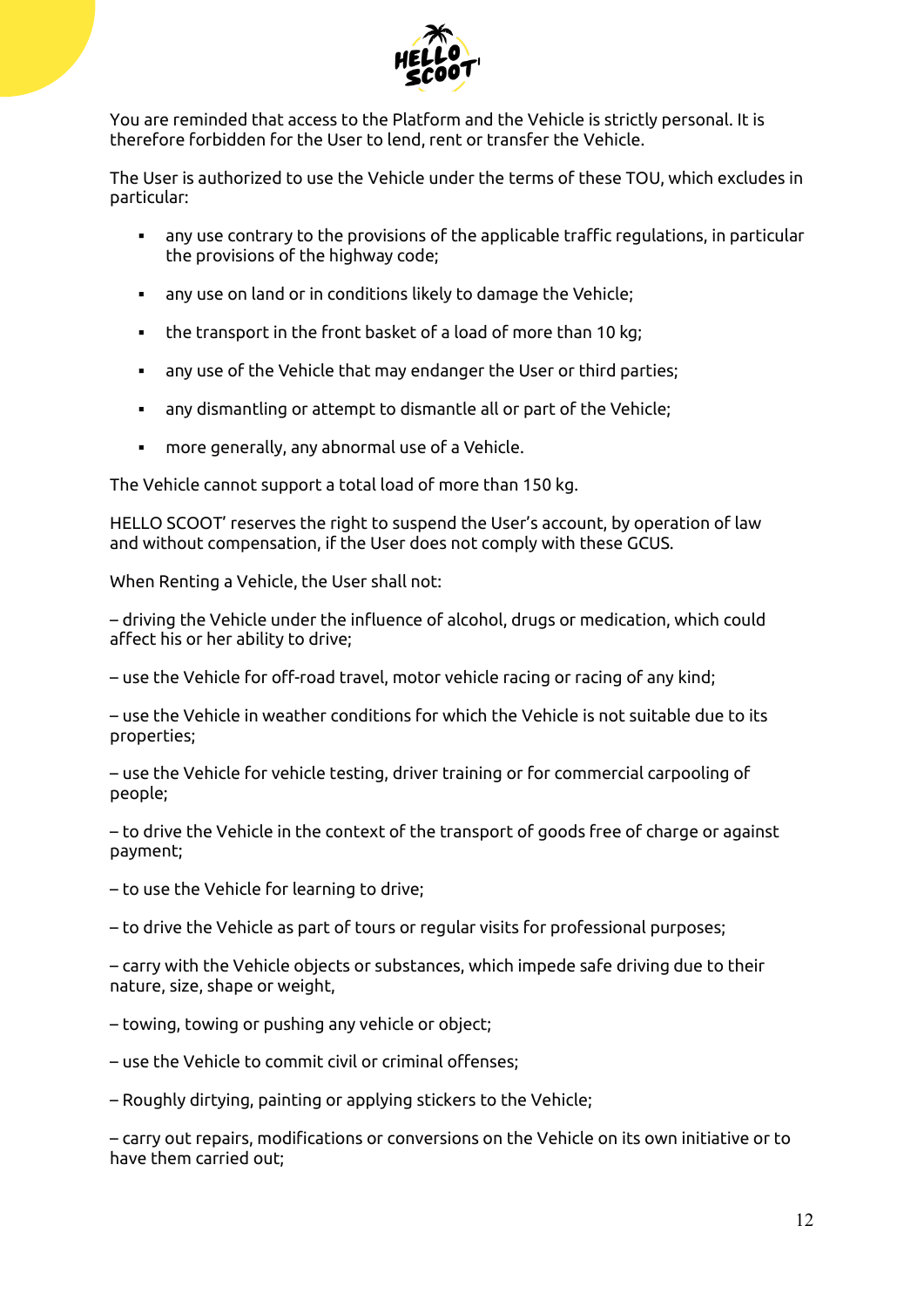

– undertake trips abroad with the Vehicle;

– move or remove objects, which are part of the Vehicle's equipment, in particular batteries;

– put a Vehicle into service without prior Reservation and / or to continue its Use after Return. Failing this, the User undertakes to pay HELLO SCOOT' a penalty of 250,000 CFP francs as a penalty clause, without prejudice to HELLO SCOOT' being entitled to claim damages and interest at a later date and to initiate criminal proceedings;

– allow a third party to drive the Vehicle.

#### **ARTICLE 8 – DECLARATIONS AND RESPONSIBILITY OF THE USER**

The User is solely responsible for the authorizations and declarations relating to the use of the Platform and the Vehicle. The User declares that he or she has the necessary rights and authorizations for this purpose. Where applicable, the User declares that he has first carried out any necessary steps, such as requests for authorizations and administrative declarations. The lack of such declarations and authorizations shall in no way call into question the validity of this contract. In particular, the User shall remain bound to pay HELLO SCOOT' the price and compensation provided for in the present GCUS. The User guarantees HELLO SCOOT' against any recourse which would be undertaken against it in the event of failure to make such declarations and authorizations.

The User declares that he has received from HELLO SCOOT' all useful explanations and details that may enable him to use the Vehicle and the Vehicle's Accessories, which are the subject of these GCUS. The User declares that he is able to use a Vehicle and that he is in a physical condition suitable for such use (sufficient height, good health, etc.).

The User acknowledges that he or she has entered into the contract with full knowledge of the facts and with all the necessary information enabling him or her to give free and informed consent.

As the Vehicle is placed under the responsibility of the User, it is recommended that, prior to the actual use of the Vehicle, the User carry out a basic check of its main apparent functional elements.

The User is solely and entirely responsible for any damage caused by the use of the Vehicle during the entire Period of Use.

The User commits to inform HELLO SCOOT' of any circumstance likely to affect the execution of the present contract as soon as he is aware of it, in particular as regards a possible failure relating to the conditions of registration. In this case, access to the Platform will be immediately suspended with regard to the User until the User has been able to demonstrate to HELLO SCOOT'that the problem has been resolved.

In case of disappearance of the Vehicle for which the User is responsible, the User is obliged to report this disappearance to HELLO SCOOT' within 24 hours following the initial loan and to file a complaint with the police within 48 hours for theft of the Vehicle, which remains under its full and entire responsibility until a copy of the said complaint is communicated to HELLO SCOOT'.

The User is liable to HELLO SCOOT' for damages and losses attributable to him / her, as well as for the pecuniary consequences of a traffic violation. This includes in particular the theft, damage or loss of the Vehicle and / or the Vehicle Accessories. HELLO SCOOT' reserves the right to claim full compensation from the User for damage and losses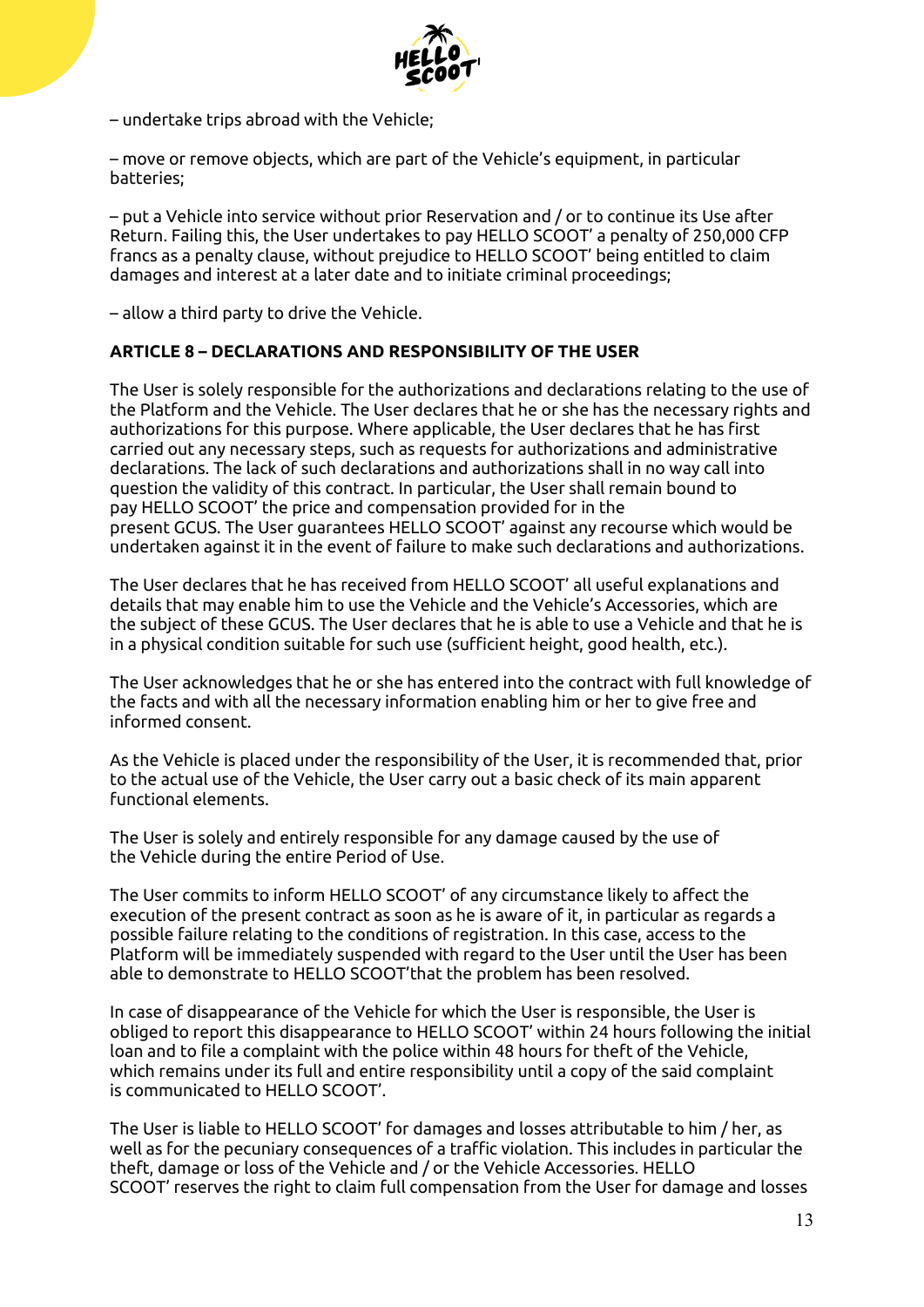

suffered by the Vehicle and / or the Vehicle Accessories, in particular due to their deterioration or the towing of the Vehicle

In any case, the User guarantees HELLO SCOOT' against any action resulting from his use of the Platform, the Application, the Site or the Vehicle, including legal fees and against any damages that could be claimed from HELLO SCOOT' as a result of the use of the Service by the User.

The User undertakes to inform HELLO SCOOT' as soon as possible of the loss or theft of his Smartphone so that HELLO SCOOT' can block all access to the Application in order to prevent any misuse by a third party. The User remains liable for any use of the Service through the Application installed on the User's Smartphone as long as the User has not notified HELLO SCOOT' of the loss or theft of his Smartphone.

# **ARTICLE 9 – PENALTIES**

The User authorizes HELLO SCOOT' to debit the amount due under the Package and / or paying uses from the credit card registered on his User Account. By entering his or her credit card numbers, the User authorizes HELLO SCOOT' to debit his or her credit card for the benefit of HELLO SCOOT'.

In the event of breaches giving rise to penalties, HELLO SCOOT' will debit the corresponding amount from the User's bank account, through his bank card registered on the Platform. In the absence of a direct debit authorization, the User will not be able to access the Platform and the services.

The nature of the breaches and the amount of the related penalties are set out in Appendix 2.

HELLO SCOOT' reserves the right to terminate the User's User Account and the User's Package by operation of law if the User does not comply with the present GCUS, in particular the conditions provided for in this article, including in the event of theft, vandalism, endangerment of others, non-payment of invoices.

# **ARTICLE 10 – DATA PROCESSING AND LIBERTIES**

By creating a User Account and registering on the Platform, the User consents to the collection and processing of his personal data by HELLO SCOOT' or any designated service provider, in accordance with the provisions of the law 78-17 of 6 January 1978 as amended.

HELLO SCOOT' is responsible for the processing of the data collected within the framework of the use of the Platform and the Rental service. The recipient of the data is HELLO SCOOT'. In this respect, the User accepts that his personal information will be stored and processed.

The User has the right to access, rectify, modify, oppose and delete personal data concerning him / her. If the User wishes to exercise this right, he simply has to make a request directly to HELLO SCOOT' by e-mail at [contact@helloscoot.com](mailto:contact@helloscoot.com) or by mail to the postal address SARL HELLO SCOOT' – BP 20805 – 98713 Papeete .

Depending on the choice made during the creation or consultation of his User Account, the User is likely to receive commercial offers from HELLO SCOOT', by email, telephone or SMS according to the choice made during the creation of the User Account.

# **10 .1 . Collection of personal data**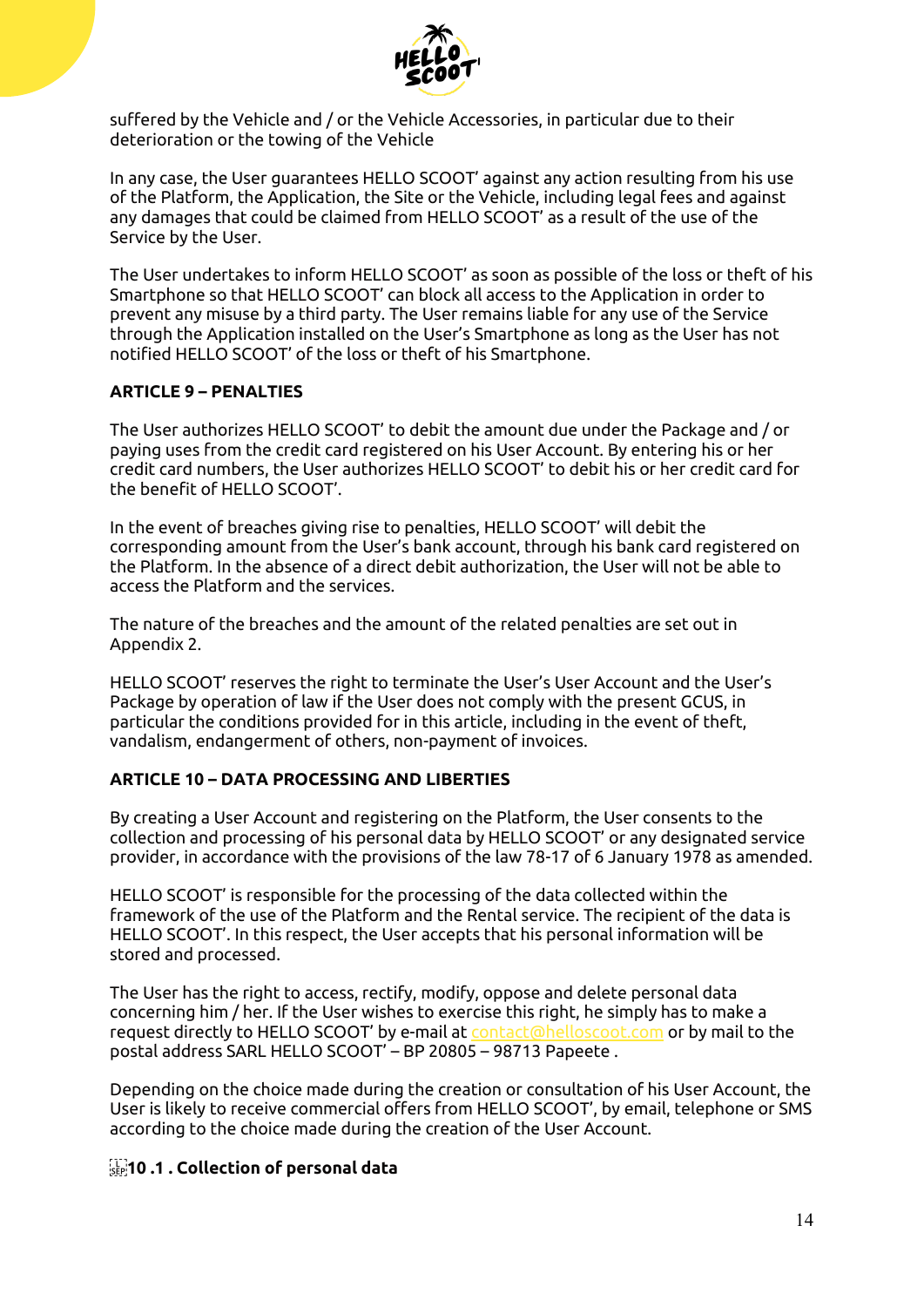

The personal data collected by HELLO SCOOT' are the following:

10 .1.1 . Opening an account

When creating the User's account:

– surname, first name, date of birth, postal address, e-mail address and telephone number of the User,

– copy of the User's official identity card or passport, as well as a copy of his / her valid driving license (for scooters only),

– information relating to the User's bank card (card number, period of validity and CVV code), associated with his bank account opened at a bank that accepts direct debits by direct debit authorization.

#### 10 .1.2 . Connection

When the user logs into the Application or to the Site, they record, in particular, his surname, first name, connection, use, location and payment data.

#### 10 .1. 3. Use of the Vehicle

The geolocation of the place of Unlocking and the place of Return of the Vehicle, as well as the route.

#### 10 .1. 4 . Payment

Within the framework of the payment of the proposed services, HELLO SCOOT' records financial data relating to the User's bank account or credit card.

#### 10 .1. 5 Cookies

Cookies are used, within the framework of the use of the site. The User has the possibility to deactivate cookies from the parameters of his browser.

#### **10 .2 . Use of personal data**

The personal data collected from Users is intended to provide the Platform's services, improve them and maintain a secure environment. More specifically, the uses are as follows:

- access and use of the Platform by the User;
- management of the Platform, the Application and the Site;
- Vehicle Management;
- organization of the conditions of use of the payment services;
- verification, identification and authentication of the data transmitted by the User;

– implementation of a user support;

– prevention and detection of fraud, malware (malicious software) and security incident management;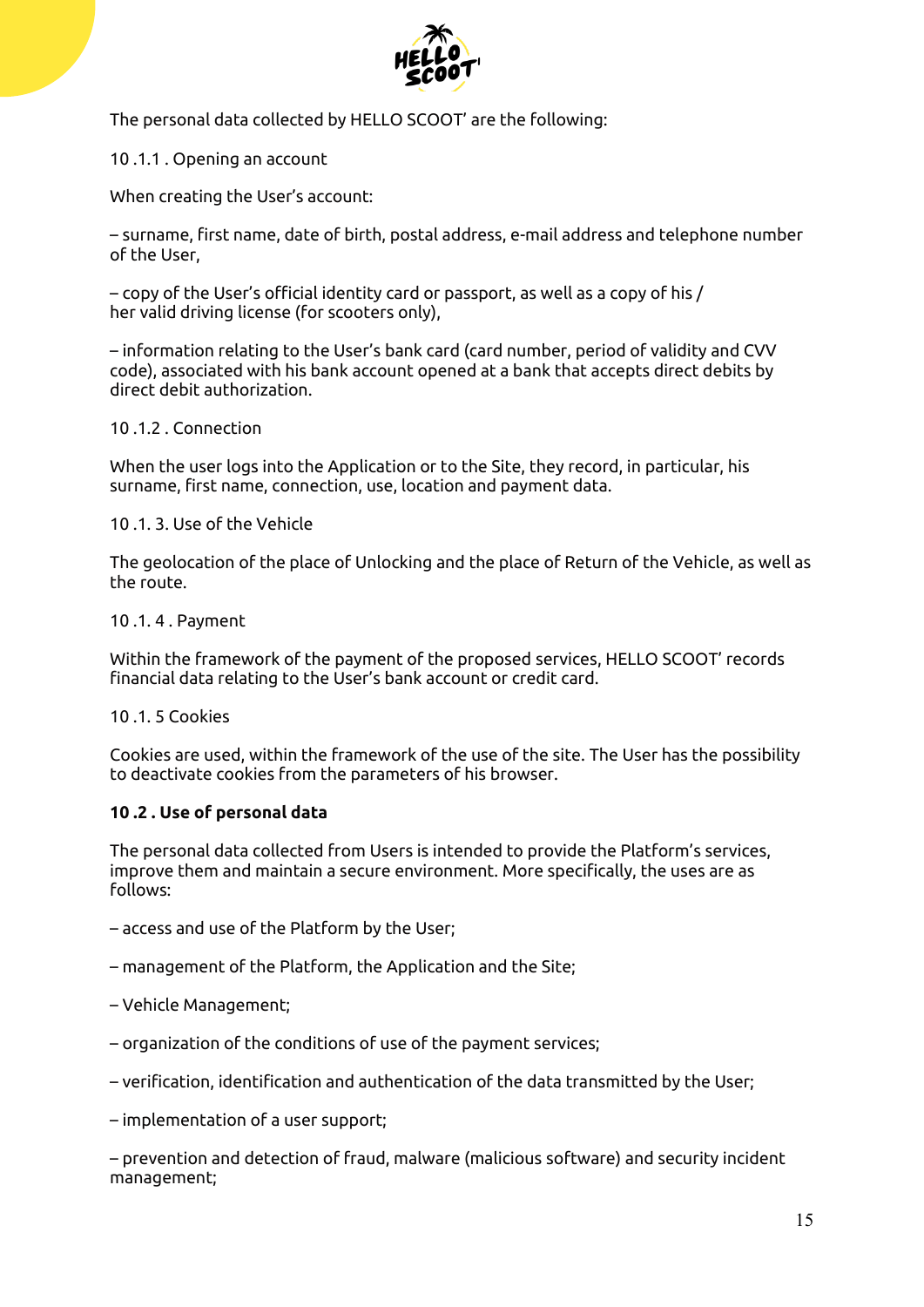

– management of possible disputes with Users;

– sending commercial and advertising information, according to the User ' s preferences.

This data is kept for the duration strictly necessary to achieve the purpose for which it was collected, in accordance with simplified standard n ° NS- 048.

#### **10 .3 Sharing of personal data with third parties**

Personal data may be shared with third party companies in the following cases:

– when the user uses the payment services, for the implementation of these services, HELLO SCOOT' is in relation with third party banking and financial companies with which it has concluded contracts;

– when HELLO SCOOT' uses the services of service providers to provide user support, advertising and payment services. These service providers have a limited access to the user's data, within the framework of the execution of these services, and have a contractual obligation to use them in accordance with the provisions of the applicable regulations on the protection of personal data;

– if required by law, HELLO SCOOT' may carry out the transmission of data to follow up claims against HELLO SCOOT' and to comply with administrative and judicial procedures;

– if HELLO SCOOT' is involved in a merger, acquisition, disposal of assets or receivership proceedings, it may be required to sell or share all or part of its assets, including personal data. In this case, users will be informed before personal data is transferred to a third party.

#### **10 . 4. Security and confidentiality**

HELLO SCOOT' implements organizational, technical, software and physical digital security measures to protect personal data against alteration, destruction and unauthorized access. However, it should be noted that the Internet is not a completely secure environment and HELLO SCOOT' cannot guarantee the security of the transmission or storage of information on the Internet.

#### **ARTICLE 11 – INTELLECTUAL PROPERTY**

HELLO SCOOT' offers the User to download the Application free of charge on his smartphone or tablet. In this context, HELLO SCOOT' grants the User, on a non-exclusive basis, an end-user license for the Application. The license is granted for the whole world and for all languages. The license only covers the right to reproduce the Application, for the sole purpose of downloading the Application and its execution, as well as the right to use the Application, excluding:

– any reproduction with a view to marketing, circulation, rebroadcasting, distribution, publication of the Application or installation of the Application on a computer other than those of the User;

– any representation, even partial, of the Application, in particular by means of online public communications or public screenings;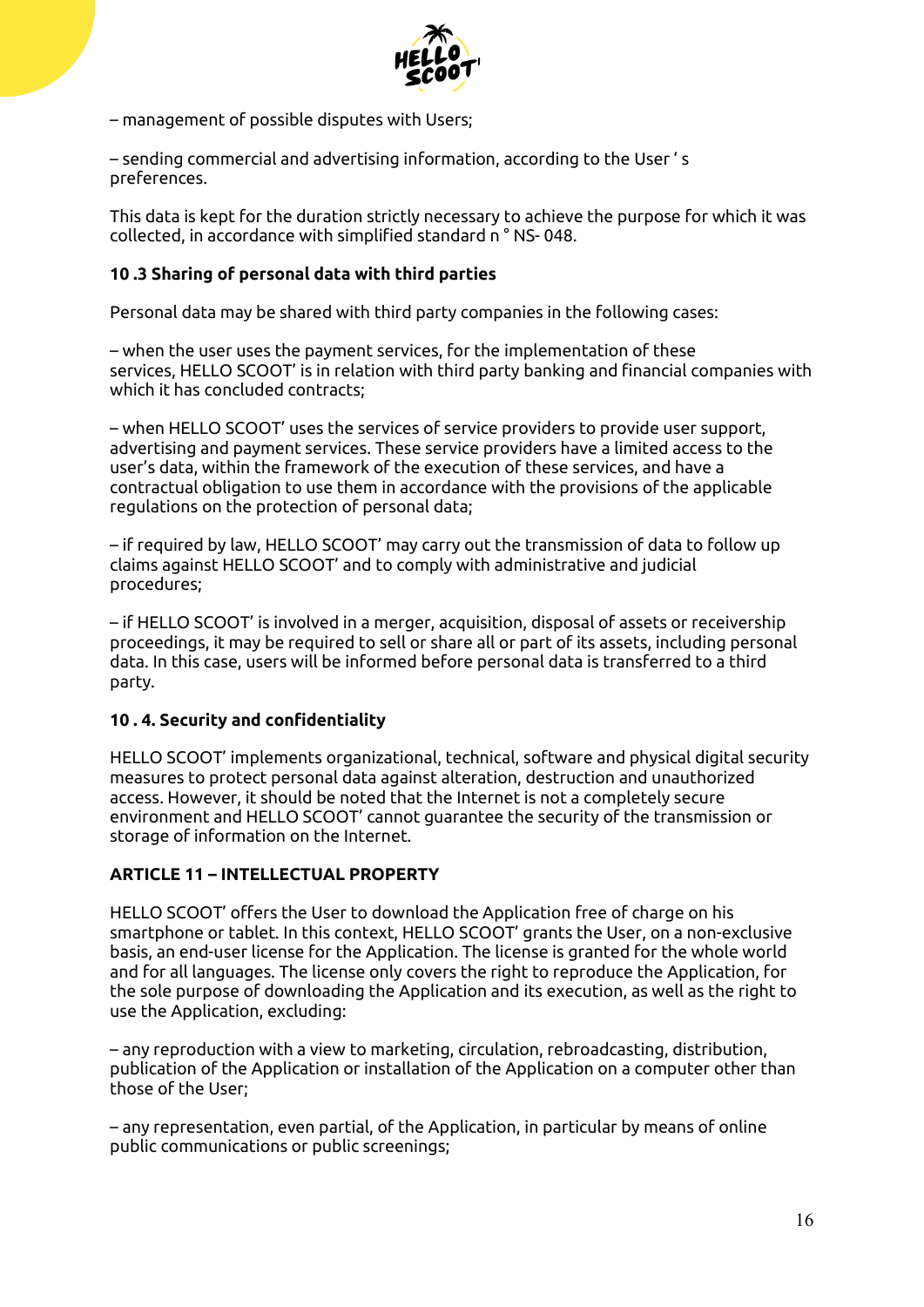

– any translation, adaptation, arrangement or modification of the Application, as well as any export or merger of the latter with other computer applications.

– any compilation, decompilation, disassembly, translation, analysis, reverse engineering of the Application.

The rights to use the Application are personal and non-transferable.

The data, musical samples, texts, logos, photographs, animated or not animated images and their formatting appearing on the Application and the Site are the property of HELLO SCOOT' and are protected as such by the provisions of the intellectual property code. The User commits not to use them and not to allow anyone to use these contents for illegal purposes.

#### **ARTICLE 12 – INSURANCE**

During the Rental period, the User benefits from the insurance taken out by HELLO SCOOT'. Appendix 3 contains a summary table of the deductibles applicable by guarantee.

The cost of the insurance is included in the cost of renting the Scooter.

Are excluded from the warranty :

– does so voluntarily,

– damage caused to goods and objects carried by the Vehicle,

– compensation for damage suffered by the authors, co-authors or accomplices of the theft of the Vehicle,

– payment of fines and impound fees.

Excluded from this guarantee is the physical injury of the driver who :

– is not allowed to drive,

– at the time of loss, was driving under the influence of an alcoholic condition as defined by applicable law or of narcotics not medically prescribed, unless the loss is unrelated to such condition or he refused to submit to checks to establish proof of such conditions,

– participates as a competitor in events, races or competitions or in their trials,

– circulates in a place not regulated by the highway code.

#### **ARTICLE 13 – HELLO SCOOT'LIABILITY**

HELLO SCOOT' only responds to an obligation of means concerning the services subject to the present GCUS.

HELLO SCOOT' shall not be liable for the use of the Vehicle by the User or for the loss or damage to the User's property or person in connection with the use of the Platform, the Application, the Site or the Vehicle. The User is solely responsible for his or her conduct, driving condition and Use of the Vehicle and the Vehicle's accessories. HELLO SCOOT' cannot be held liable in this respect.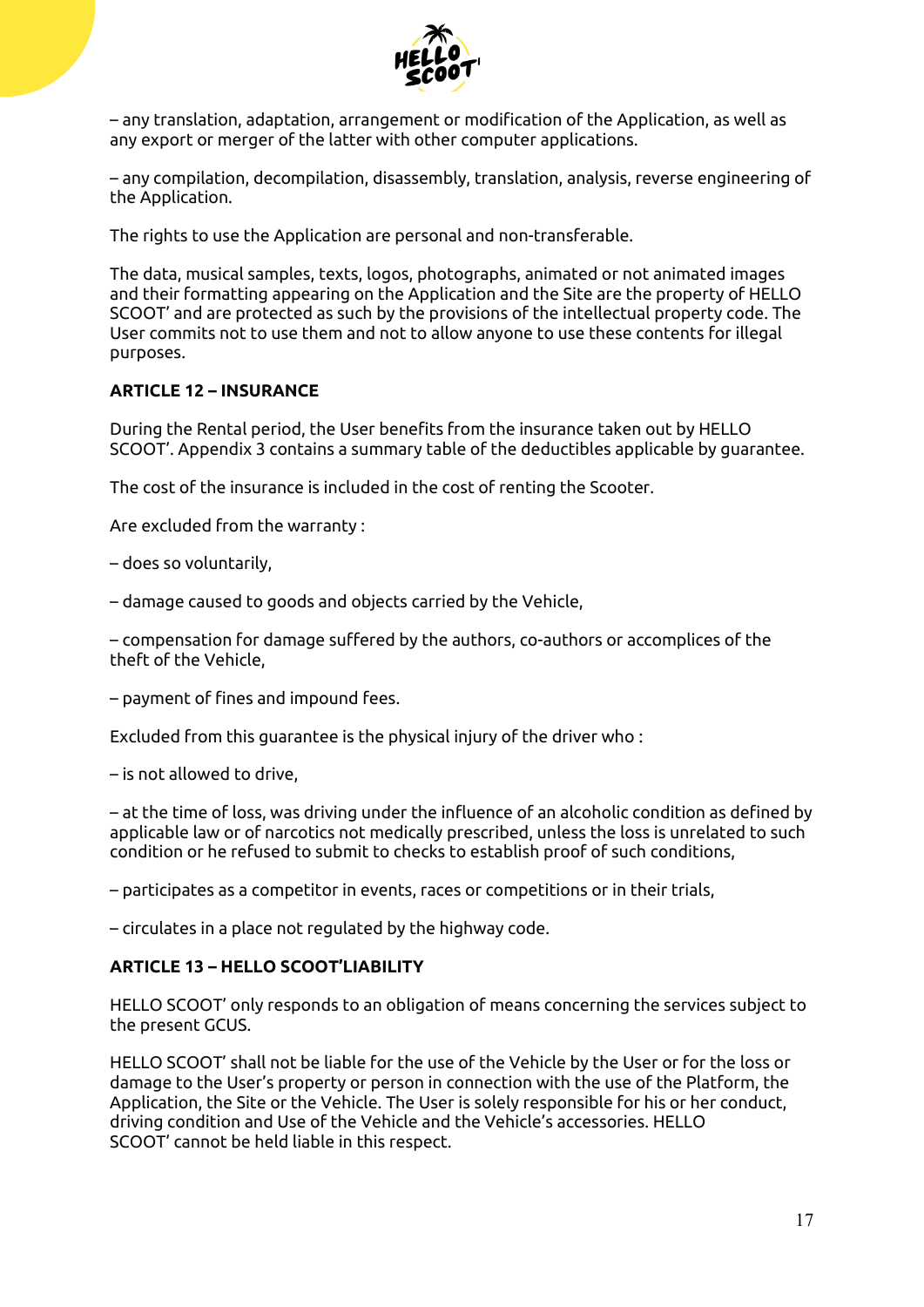

HELLO SCOOT' reserves the right to totally or partially interrupt the Platform, the Application, the Site or the Rental, without prior notice and for an indefinite period of time, in particular in the event of an exceptional event and / or force majeure and / or major fault of the User.

The contents are published on the Application and the Site for information purposes only, without any guarantee of accuracy. HELLO SCOOT' cannot be held responsible for any omission, inaccuracy or any error contained in this information and which could cause direct or indirect damage to the User.

The responsibility of HELLO SCOOT' is limited to certain, direct and foreseeable damages.

# **ARTICLE 14 – SETTLEMENT OF DISPUTES**

In the event of a claim on one of his Rentals, the User provides the number of the corresponding Reservation, in order to allow the identification of the Unlocking and Return times of the Vehicle .

The GCUS and the relationship between the User and HELLO SCOOT' are subject to French law.

In the event of a complaint, the User may contact HELLO SCOOT' om monday to friday 8am to 4pm, at the following telephone number: +689 40 54 54 40, by e-mail at: [contact@helloscoot.com](mailto:contact@helloscoot.com) or by post at the address SARL HELLO SCOOT' – BP 20805 – 98713 Papeete. In these last two cases, HELLO SCOOT' commits to provide an answer within 3 business days for e-mails and 5 to 7 working days for postal mail.

The User has a period of 6 months from the disputed event.

The User is informed of the possibility of resorting, in the event of a dispute, to a conventional mediation procedure or any other alternative means of dispute resolution. The User must have previously submitted a written complaint to HELLO SCOOT'.

Failing to reach an amicable resolution, any dispute relating to the interpretation, execution or breach of these GCU , and / or the relationship between the User and HELLO SCOOT', will be submitted to the sole jurisdiction of the Court of First Instance of Papeete, notwithstanding plurality of defendants and / or appeal in warranty, even for emergency proceedings or conservatory proceedings in summary proceedings or by petition.

# **ARTICLE 15 – APPLICATION AND ENFORCEABILITY OF THE GENERAL CONDITIONS**

These GCUS apply to any use of the Platform, the Application and the Site by a User and are available at any time at https://helloscoot.com.

The User undertakes to read and accept the GCUS before using the Platform, the Application or the Site for the first time, by ticking the relevant box. The User is informed that the mere fact of using the Platform, the Application or the Site implies full and unreserved acceptance of all the stipulations provided for in these GCUS. He acknowledges that he is fully aware that his agreement concerning the content of the GCUS does not require the handwritten or electronic signature of a document.

HELLO SCOOT' reserves the right to modify the GCUS at any time, without notice, it being understood that such modifications will only be applicable to subscriptions and uses made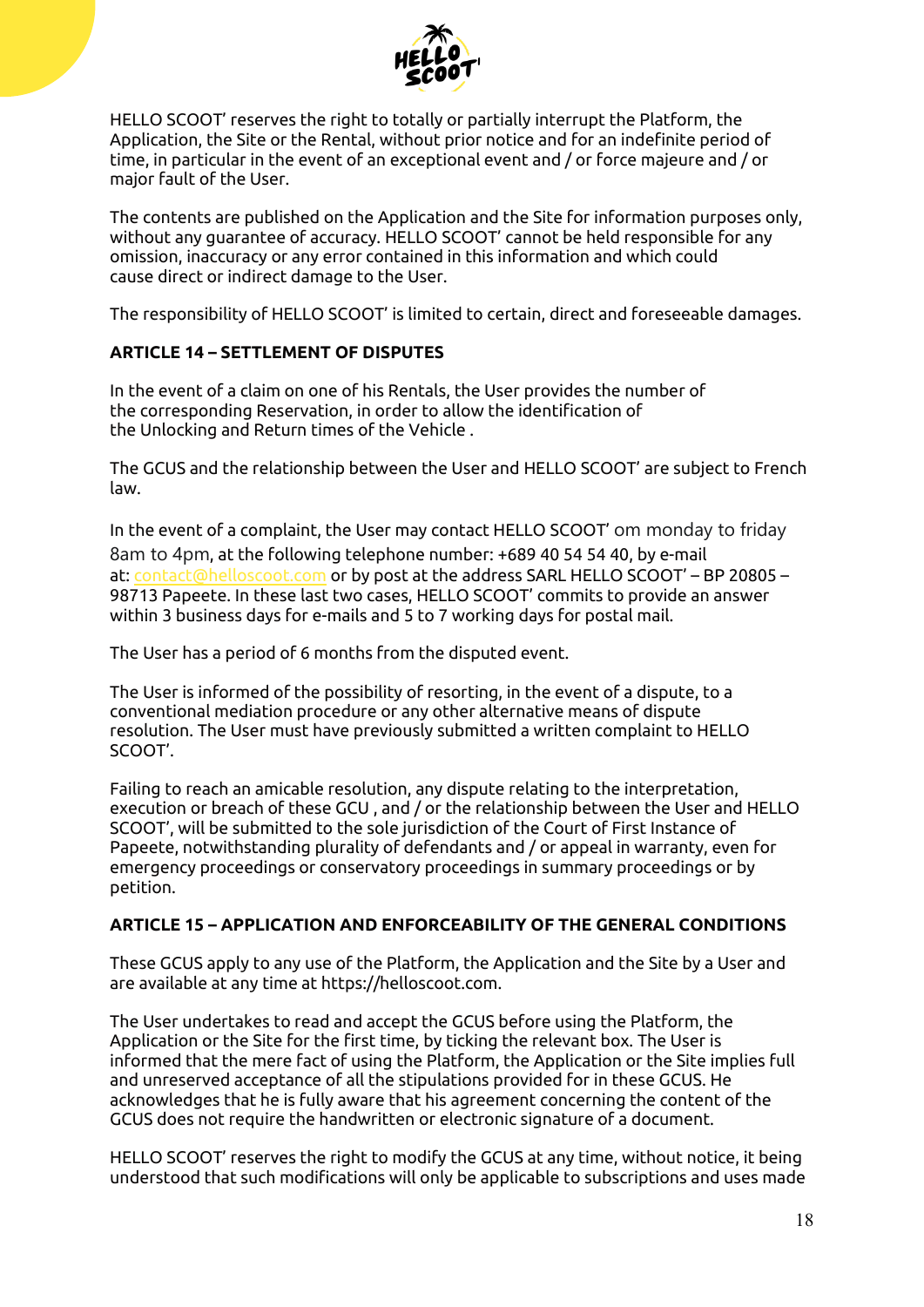

after such modifications. It is imperative that the User consults and accepts the GCUS at the time of subscription and use of the service via the Application or the Site, in particular in order to ascertain the provisions applicable thereto.

The fact that HELLO SCOOT' does not take advantage, at a given time, of one of the provisions of the present GCU, cannot be interpreted as a waiver of the right to take advantage of it at a later date.

In the event that one of the clauses of the GCUS is declared null, illegal or unenforceable, in whole or in part, the other clauses will remain in force and will continue to have full effect.

In the event that HELLO SCOOT' chooses to entrust the Platform to another company, the User accepts that his Subscription and the present GCU are automatically transferred to the new operator, whoever it may be.

HELLO SCOOT' reserves the right to make any modification to the present GCU at any time. If a modification is made to the present GCUS, HELLO SCOOT' undertakes to publish the new version on its website. HELLO SCOOT' will also inform users of the modification by e-mail, within a minimum period of 15 days before the effective date.

If the User does not agree with the terms of the new wording of the TOS, he or she has the possibility to delete his or her account.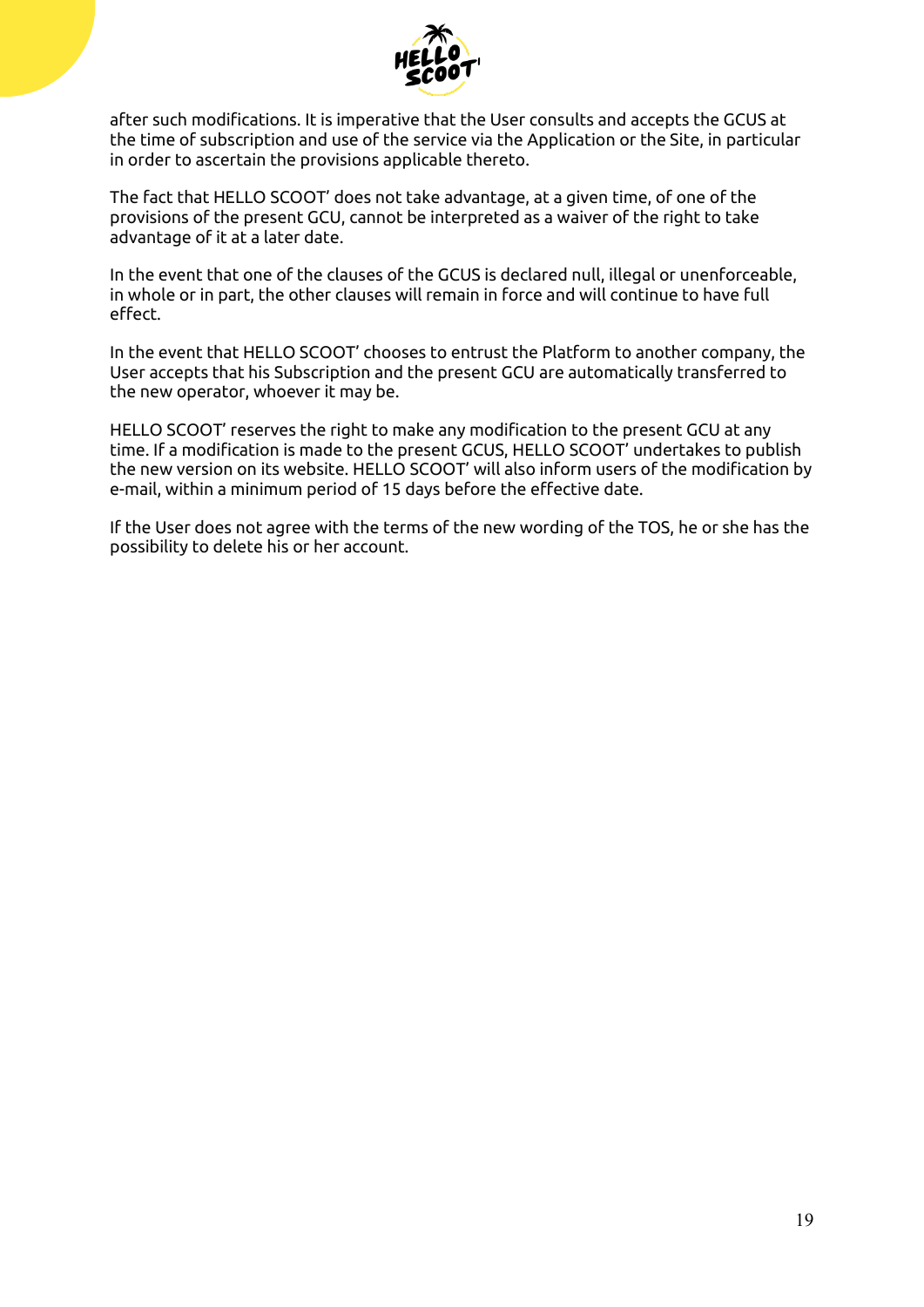

# **Appendix 1 : Prices**

| Rates proposed on the platform are the following : |                          |  |  |  |
|----------------------------------------------------|--------------------------|--|--|--|
| <b>Rates</b>                                       | Caractéristique          |  |  |  |
| Minute                                             | 49 francs CFP per minute |  |  |  |
| Day                                                | 4490 francs CFP per day  |  |  |  |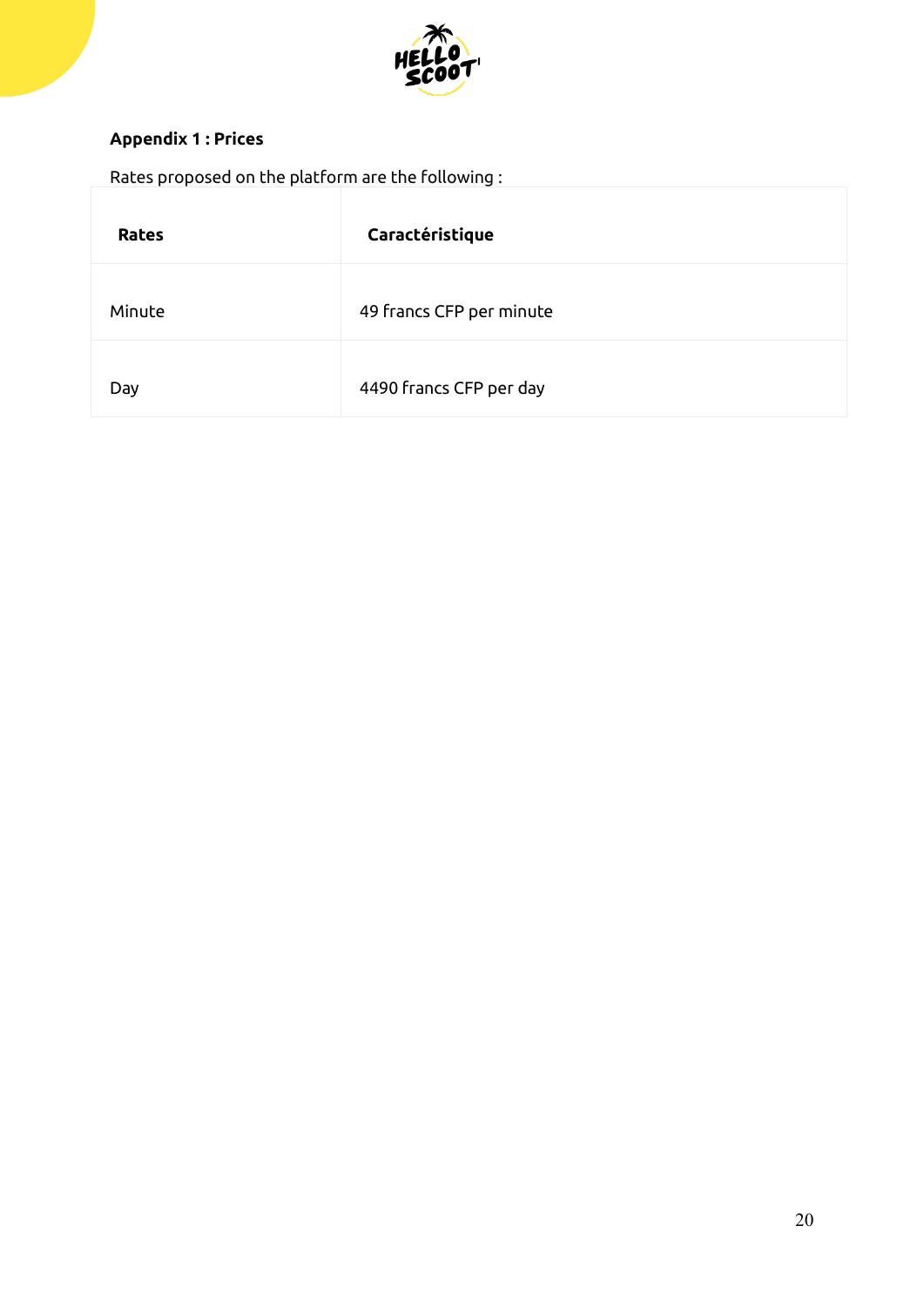

# **Appendix 2 : Summary table of penalties**

| Service                                                                                                                                        | Prices                                                                                        |
|------------------------------------------------------------------------------------------------------------------------------------------------|-----------------------------------------------------------------------------------------------|
| Vehicle abandoned during a rental outside homezone<br>or on a private area : fees for transportation to Hello 30 000 XPF<br>Scoot' headquarter |                                                                                               |
| Fees for transportation to Hello Scoot' headquarter in 30 000 XPF<br>case of battery failure outside homezone                                  |                                                                                               |
| Transportation of scooter in case of inconvenient<br>parking                                                                                   | 5 000 XPF                                                                                     |
| Fees for transportation to Hello Scoot' headquarter in 5 000 XPF<br>case of battery failure inside homezone                                    |                                                                                               |
| Fees for payment default                                                                                                                       | 5 000 XPF + service suspension                                                                |
| Helmet lost or damaged                                                                                                                         | 15 000 XPF                                                                                    |
| Undeclared claim : handling fees                                                                                                               | 5 000 XPF + service suspension                                                                |
| Vehicle collection or parking fine : administrative fees<br>+ repatriation costs                                                               | $20000$ XPF $+$ actual costs of the<br>fine and downtime of the Vehicle<br>paid for in rental |
| Fine: administration fees                                                                                                                      | 5 000 XPF                                                                                     |
| Various scratches - Fees                                                                                                                       | 5 000 XPF                                                                                     |
| Cleaning fees                                                                                                                                  | 5 000 XPF                                                                                     |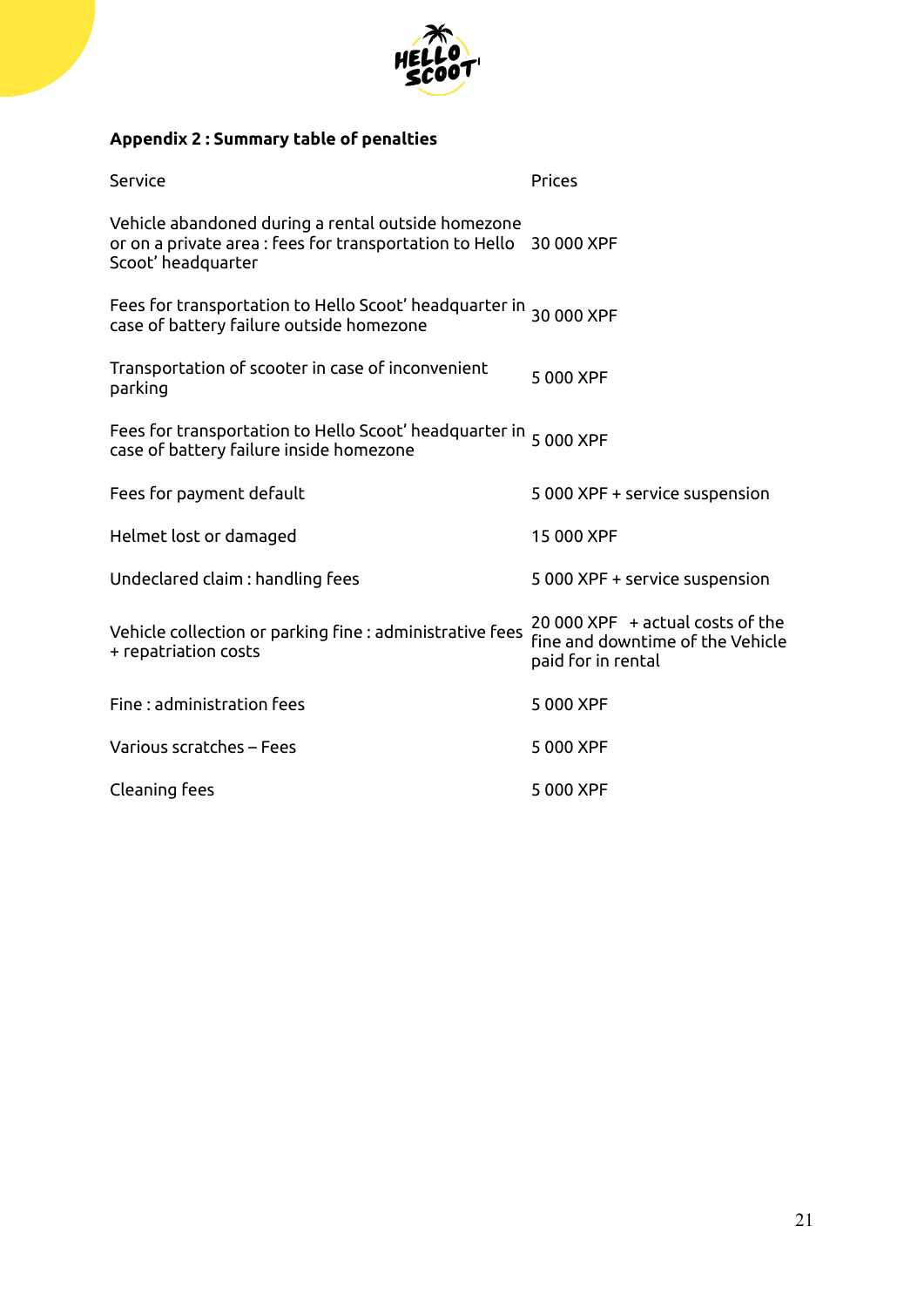

# **Appendix 3 : Summary table of deductibles applicable per guarantee**

# **Guarantees included Franchises Public liability** Personal injury: unlimited amount of cover Material damage: amount of guarantee limited to € 100,000,000.00 Without franchise **Advance on material recourse Criminal Defense and Recourse Following Accident** Legal intervention for disputes involving a sum greater than or equal to € 500.00 Ceilings and conditions according to the Protection and Defense of your rights guarantees provided for in the General Conditions **Legal Protection of your Vehicle** Legal intervention for disputes involving a sum greater than or equal to € 500.00 Ceilings and conditions according to the guarantees Legal protection provided for in the General Conditions **Assistance 0 km** Without kilometer deductible **Basic Personal** Current health expenditure: ceiling of € 800.00 Death benefit: € 4,600.00 Permanent functional deficit: ceiling of € 15,300.00 The value of the point of incapacity is equal to 1% of the ceiling **Theft Fire Forces of nature Damage all accidents Helmet** No franchise **Broken glass** No franchise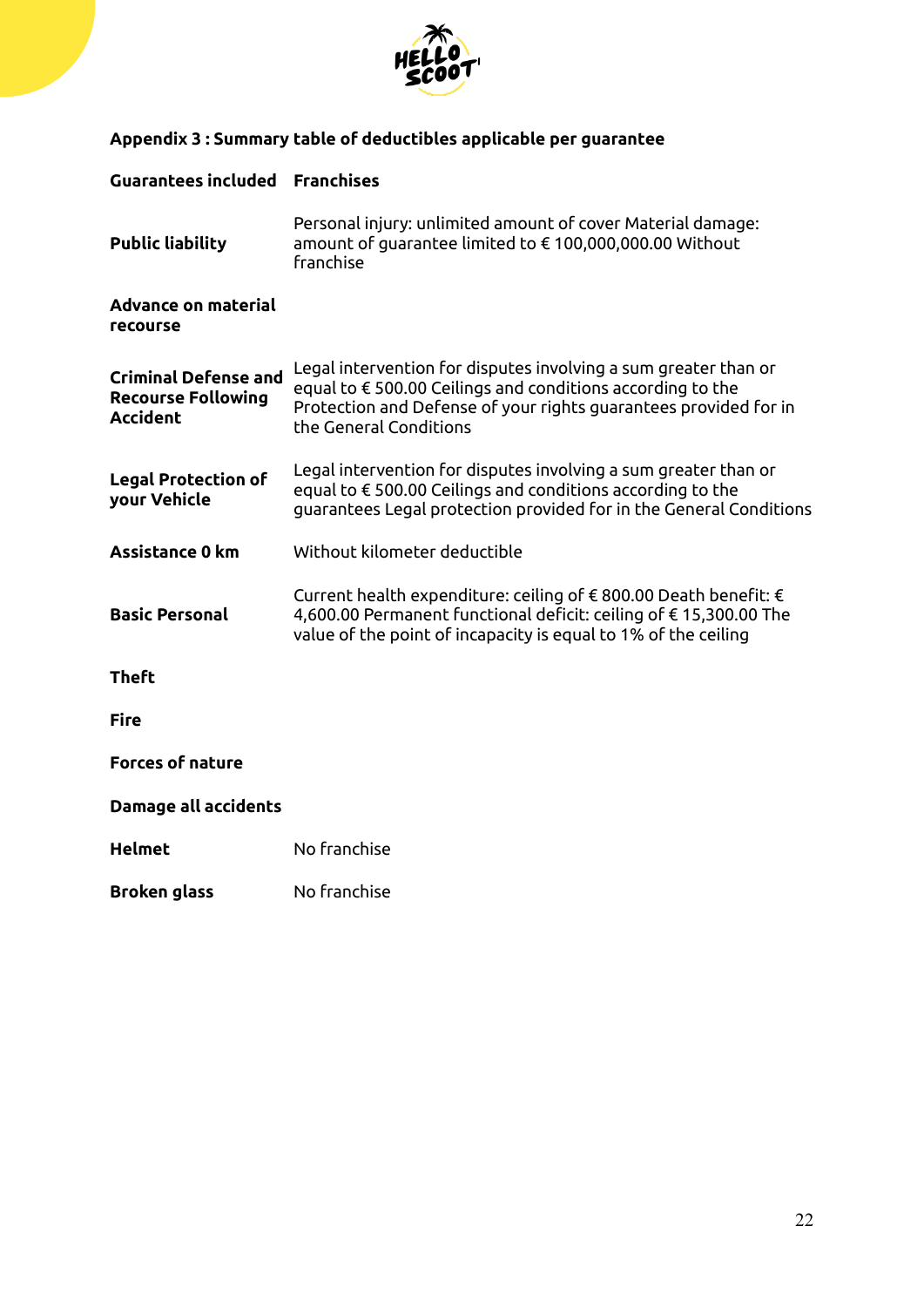

# **Appendix 4 : Spare parts price list**

This price list is provided for information only. HELLO SCOOT 'reserves the right to modify it at any time.

| <b>Type</b>                                 | <b>Description</b>                     | <b>Price VAT included +</b><br>workforce |
|---------------------------------------------|----------------------------------------|------------------------------------------|
| <b>OTHER PARTS</b>                          | Handle end                             | 2 000 XPF                                |
| <b>OTHER PARTS</b>                          | Saddle lock cylinder                   | 5 000 XPF                                |
| <b>OTHER PARTS</b>                          | Honk                                   | 5 000 XPF                                |
| <b>OTHER PARTS</b>                          | Steering column bearing kit            | 12 000 XPF                               |
| <b>VARIOUS ACCESSORIES</b>                  | Charlotte                              |                                          |
| <b>OTHER PARTS</b>                          | Front brake lever                      | 5 000 XPF                                |
| <b>OTHER PARTS</b>                          | ARR brake lever                        | 5 000 XPF                                |
| <b>CHROME PLASTIC PARTS</b>                 | ARR fire cone / Yellow                 | 5 000 XPF                                |
| <b>CHROME PLASTIC PARTS</b>                 | Rear front mudguard / Yellow           | 5 000 XPF                                |
| <b>CHROME PLASTIC PARTS</b>                 | Front fork cover (pair)                | 5 000 XPF                                |
| <b>CHROME PLASTIC PARTS</b>                 | License plate holder / Yellow          | 5 000 XPF                                |
| <b>CHROME PLASTIC PARTS</b>                 | Front fender trim                      | 5 000 XPF                                |
| <b>CHROME PLASTIC PARTS</b>                 | Suspension bolts (pair)                | 5 000 XPF                                |
| <b>CHROME PLASTIC PARTS</b>                 | Right Rear Wing Closure /<br>Yellow    | 5 000 XPF                                |
| <b>CHROME PLASTIC PARTS</b>                 | Front headlight trim                   | 6 000 XPF                                |
| <b>CHROME PLASTIC PARTS</b>                 | Under-seat fairing closure /<br>Yellow | 6 000 XPF                                |
| <b>OTHER PARTS</b>                          | Right Comodo                           | 10 000 XPF                               |
| <b>OTHER PARTS</b>                          | Left Comodo                            | 10 000 XPF                               |
| <b>LAMPS AND ELECTRICAL</b><br><b>PARTS</b> | Left front indicator                   | 10 000 XPF                               |
| <b>LAMPS AND ELECTRICAL</b>                 | Right front indicator                  | 10 000 XPF                               |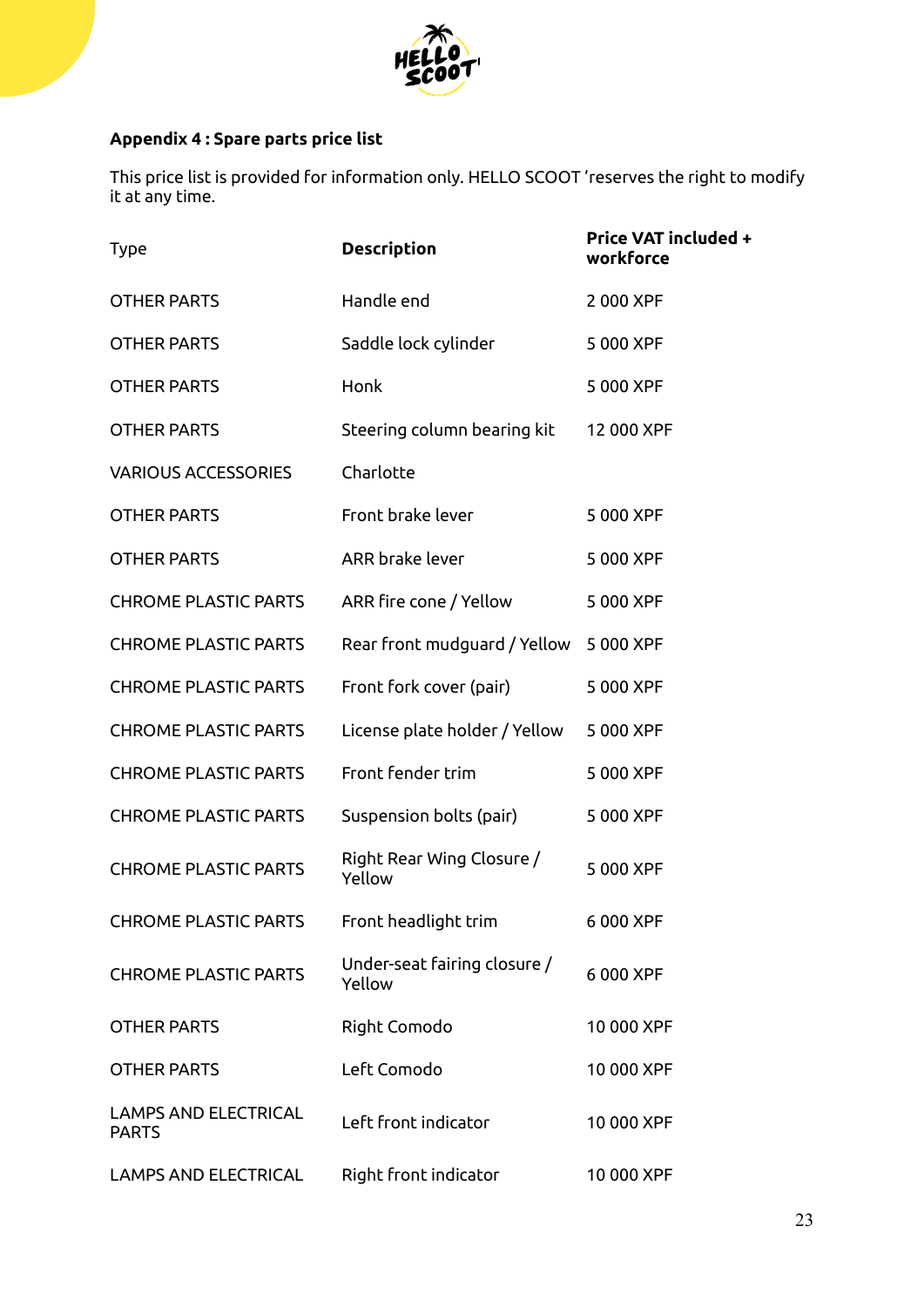

# PARTS

| <b>LAMPS AND ELECTRICAL</b><br><b>PARTS</b> | Right rear indicator                     | 10 000 XPF |
|---------------------------------------------|------------------------------------------|------------|
| <b>LAMPS AND ELECTRICAL</b><br><b>PARTS</b> | Left rear indicator                      | 10 000 XPF |
| <b>METAL AND FRAME PARTS</b>                | Gas handle                               | 10 000 XPF |
| <b>METAL AND FRAME PARTS</b>                | Side stand                               | 10 000 XPF |
| <b>CHROME PLASTIC PARTS</b>                 | Apron cover / Yellow                     | 20 000 XPF |
| <b>CHROME PLASTIC PARTS</b>                 | Upper handlebar fairing /<br>Yellow      | 10 000 XPF |
| <b>CHROME PLASTIC PARTS</b>                 | Swingarm cover / Yellow                  | 10 000 XPF |
| <b>OTHER PARTS</b>                          | Front shocks x2                          | 10 000 XPF |
| <b>VARIOUS ACCESSORIES</b>                  | Phone holder                             | 5 000 XPF  |
| <b>VARIOUS ACCESSORIES</b>                  | Aluminum flooring strips                 | 5 000 XPF  |
| <b>LAMPS AND ELECTRICAL</b><br><b>PARTS</b> | Front light LED                          | 15 000 XPF |
| <b>METAL AND FRAME PARTS</b>                | Handlebar                                | 30 000 XPF |
| <b>METAL AND FRAME PARTS</b>                | Central stand                            | 30 000 XPF |
| <b>CHROME PLASTIC PARTS</b>                 | Column cover fairing / Yellow            | 10 000 XPF |
| <b>OTHER PARTS</b>                          | Mirrors x2                               | 7 500 XPF  |
| <b>CHROME PLASTIC PARTS</b>                 | Front under-seat fairing /<br>Yellow     | 17 000 XPF |
| <b>CHROME PLASTIC PARTS</b>                 | Front mudguard front / Yellow 10 000 XPF |            |
| <b>CHROME PLASTIC PARTS</b>                 | Front mudguard front / Yellow 10 000 XPF |            |
| <b>CHROME PLASTIC PARTS</b>                 | Lower footrest / Yellow                  | 10 000 XPF |
| <b>OTHER PARTS</b>                          | <b>Battery Cable</b>                     | 20 000 XPF |
| OTHER PARTS                                 | Saddle                                   | 20 000 XPF |
| <b>OTHER PARTS</b>                          | Counter                                  | 20 000 XPF |